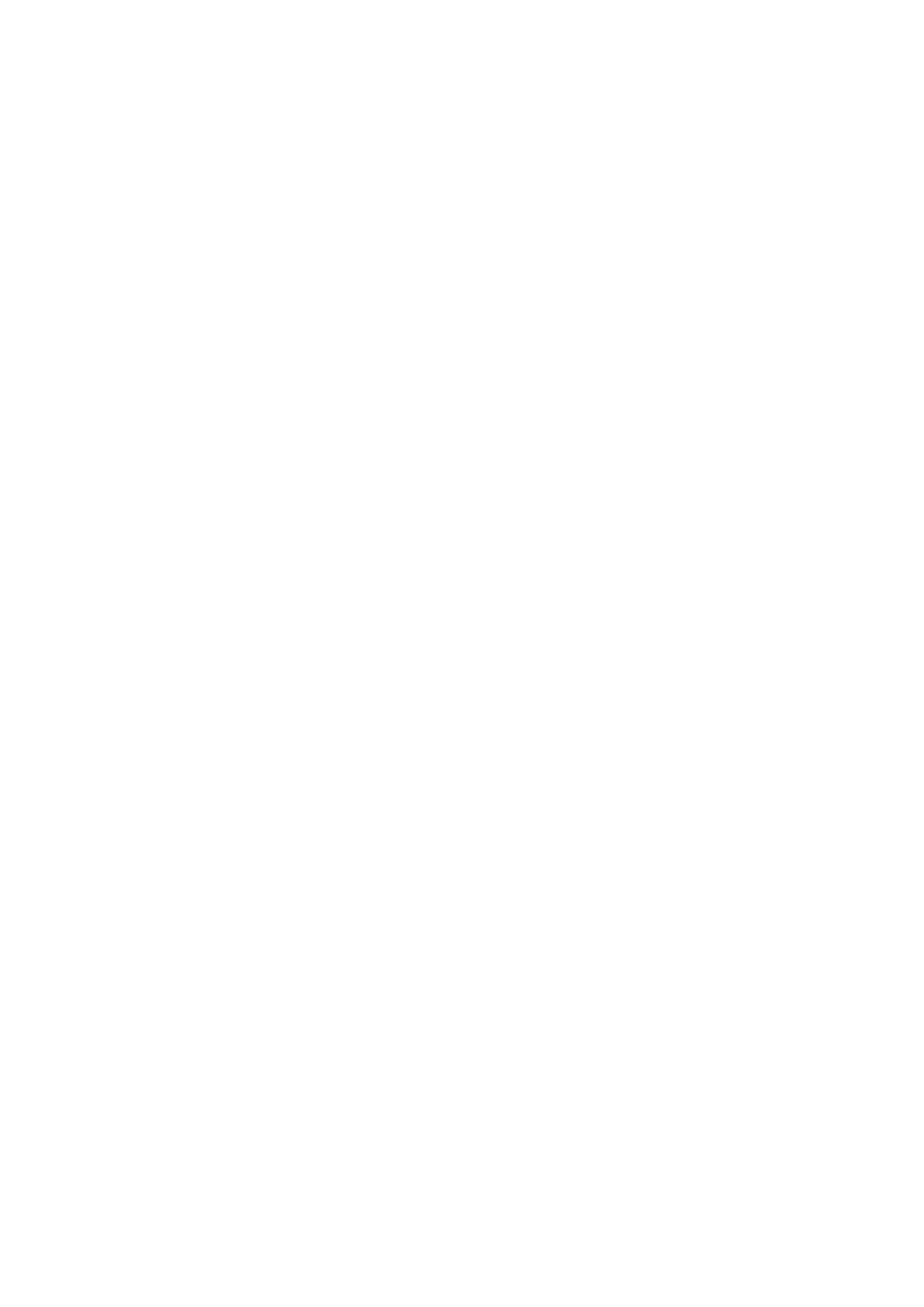#### **PREAMBLE**

HIS MAJESTY THE KING OF THE BELGIANS, HER MAJESTY THE QUEEN OF DENMARK, THE PRESIDENT OF THE FEDERAL REPUBLIC OF GERMANY, THE PRESIDENT OF IRELAND, THE PRESIDENT OF THE HELLENIC REPUBLIC, HIS MAJESTY THE KING OF SPAIN, THE PRESIDENT OF THE FRENCH REPUBLIC, THE PRESIDENT OF THE ITALIAN REPUBLIC, HIS ROYAL HIGHNESS THE GRAND DUKE OF LUXEMBOURG, HER MAJESTY THE QUEEN OF THE NETHERLANDS, THE PRESIDENT OF THE PORTUGUESE REPUBLIC, HER MAJESTY THE QUEEN OF THE UNITED KINGDOM OF GREAT BRITAIN AND NORTHERN IRELAND, (1)

RESOLVED to mark a new stage in the process of European integration undertaken with the establishment of the European Communities,

DRAWING INSPIRATION from the cultural, religious and humanist inheritance of Europe, from which have developed the universal values of the inviolable and inalienable rights of the human person, freedom, democracy, equality and the rule of law,

RECALLING the historic importance of the ending of the division of the European continent and the need to create firm bases for the construction of the future Europe,

CONFIRMING their attachment to the principles of liberty, democracy and respect for human rights and fundamental freedoms and of the rule of law,

CONFIRMING their attachment to fundamental social rights as defined in the European Social Charter signed at Turin on 18 October 1961 and in the 1989 Community Charter of the Fundamental Social Rights of Workers,

DESIRING to deepen the solidarity between their peoples while respecting their history, their culture and their traditions,

DESIRING to enhance further the democratic and efficient functioning of the institutions so as to enable them better to carry out, within a single institutional framework, the tasks entrusted to them,

RESOLVED to achieve the strengthening and the convergence of their economies and to establish an economic and monetary union including, in accordance with the provisions of this Treaty and of the Treaty on the Functioning of the European Union, a single and stable currency,

DETERMINED to promote economic and social progress for their peoples, taking into account the principle of sustainable development and within the context of the accomplishment of the internal market and of reinforced cohesion and environmental protection, and to implement policies ensuring that advances in economic integration are accompanied by parallel progress in other fields,

<sup>(</sup> 1) The Republic of Bulgaria, the Czech Republic, the Republic of Estonia, the Republic of Cyprus, the Republic of Latvia, the Republic of Lithuania, the Republic of Hungary, the Republic of Malta, the Republic of Austria, the Republic of Poland, Romania, the Republic of Slovenia, the Slovak Republic, the Republic of Finland and the Kingdom of Sweden have since become members of the European Union.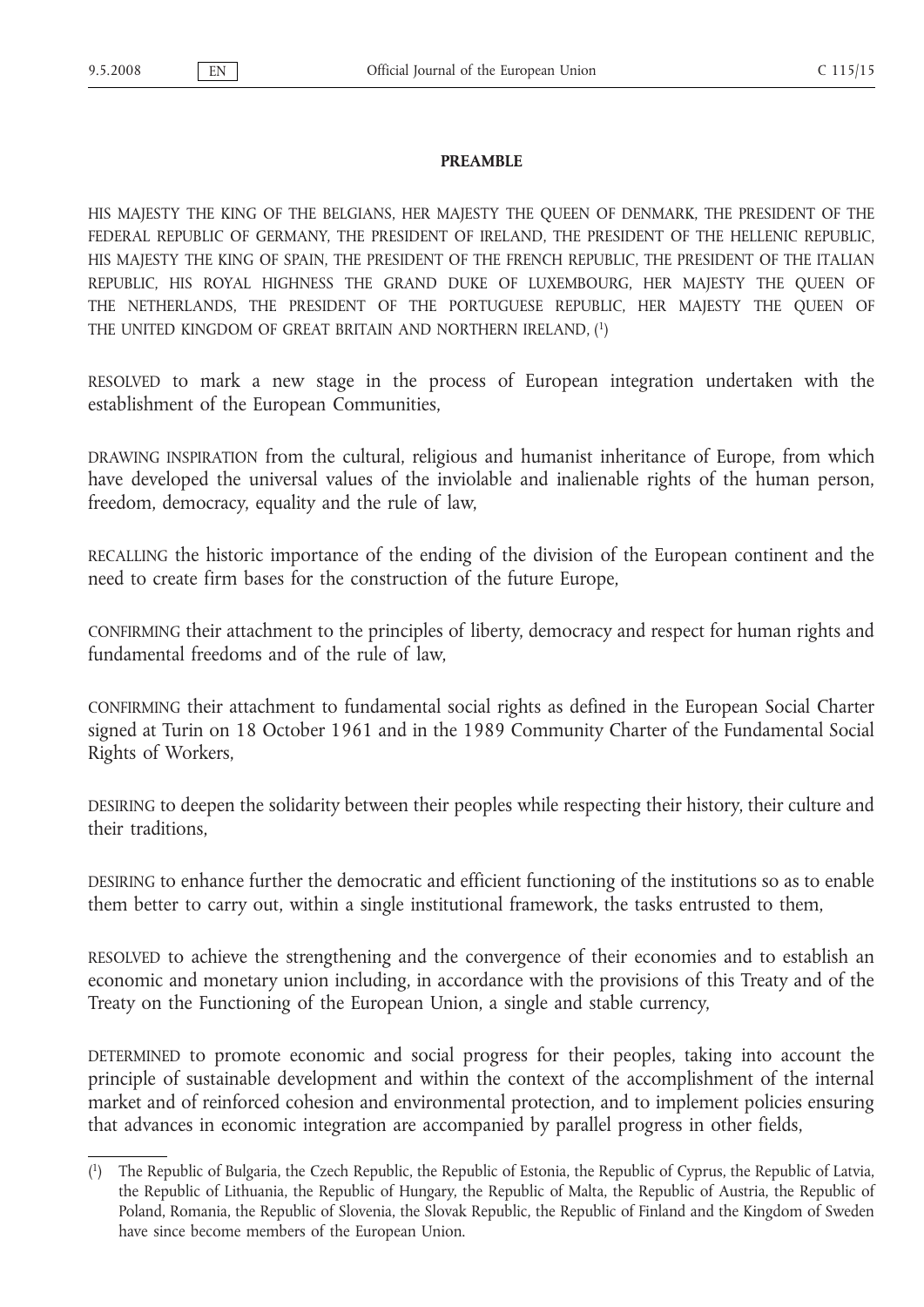RESOLVED to establish a citizenship common to nationals of their countries,

RESOLVED to implement a common foreign and security policy including the progressive framing of a common defence policy, which might lead to a common defence in accordance with the provisions of Article 42, thereby reinforcing the European identity and its independence in order to promote peace, security and progress in Europe and in the world,

RESOLVED to facilitate the free movement of persons, while ensuring the safety and security of their peoples, by establishing an area of freedom, security and justice, in accordance with the provisions of this Treaty and of the Treaty on the Functioning of the European Union,

RESOLVED to continue the process of creating an ever closer union among the peoples of Europe, in which decisions are taken as closely as possible to the citizen in accordance with the principle of subsidiarity,

IN VIEW of further steps to be taken in order to advance European integration,

HAVE DECIDED to establish a European Union and to this end have designated as their Plenipotentiaries:

*(List of plenipotentiaries not reproduced)*

WHO, having exchanged their full powers, found in good and due form, have agreed as follows:

## TITLE I

## **COMMON PROVISIONS**

## *Article 1* (ex Article 1 TEU) (1)

By this Treaty, the HIGH CONTRACTING PARTIES establish among themselves a EUROPEAN UNION, hereinafter called 'the Union' on which the Member States confer competences to attain objectives they have in common.

This Treaty marks a new stage in the process of creating an ever closer union among the peoples of Europe, in which decisions are taken as openly as possible and as closely as possible to the citizen.

The Union shall be founded on the present Treaty and on the Treaty on the Functioning of the European Union (hereinafter referred to as 'the Treaties'). Those two Treaties shall have the same legal value. The Union shall replace and succeed the European Community.

<sup>(</sup> 1) These references are merely indicative. For more ample information, please refer to the tables of equivalences between the old and the new numbering of the Treaties.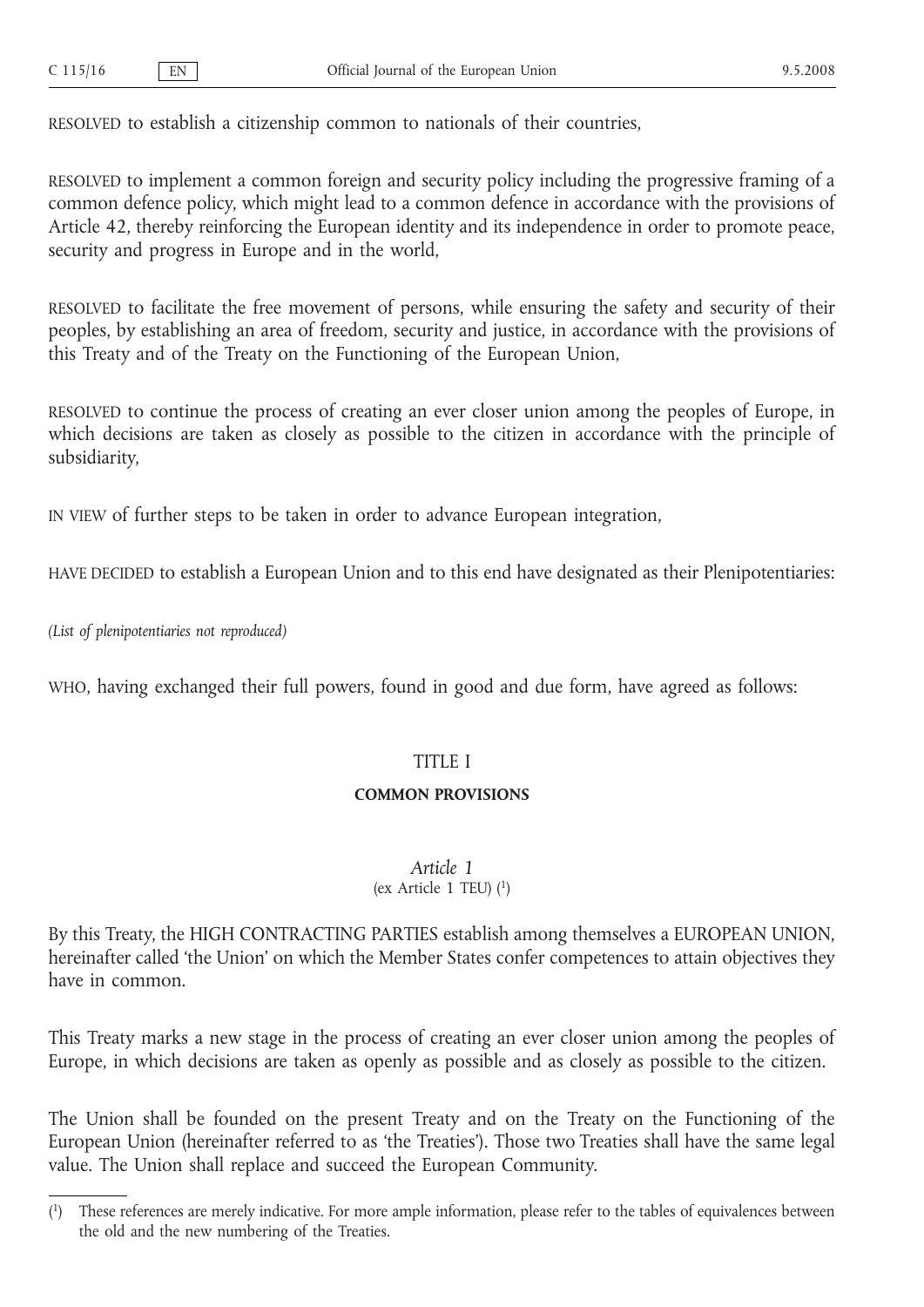#### *Article 2*

The Union is founded on the values of respect for human dignity, freedom, democracy, equality, the rule of law and respect for human rights, including the rights of persons belonging to minorities. These values are common to the Member States in a society in which pluralism, non-discrimination, tolerance, justice, solidarity and equality between women and men prevail.

## *Article 3*

## (ex Article 2 TEU)

1. The Union's aim is to promote peace, its values and the well-being of its peoples.

2. The Union shall offer its citizens an area of freedom, security and justice without internal frontiers, in which the free movement of persons is ensured in conjunction with appropriate measures with respect to external border controls, asylum, immigration and the prevention and combating of crime.

3. The Union shall establish an internal market. It shall work for the sustainable development of Europe based on balanced economic growth and price stability, a highly competitive social market economy, aiming at full employment and social progress, and a high level of protection and improvement of the quality of the environment. It shall promote scientific and technological advance.

It shall combat social exclusion and discrimination, and shall promote social justice and protection, equality between women and men, solidarity between generations and protection of the rights of the child.

It shall promote economic, social and territorial cohesion, and solidarity among Member States.

It shall respect its rich cultural and linguistic diversity, and shall ensure that Europe's cultural heritage is safeguarded and enhanced.

4. The Union shall establish an economic and monetary union whose currency is the euro.

5. In its relations with the wider world, the Union shall uphold and promote its values and interests and contribute to the protection of its citizens. It shall contribute to peace, security, the sustainable development of the Earth, solidarity and mutual respect among peoples, free and fair trade, eradication of poverty and the protection of human rights, in particular the rights of the child, as well as to the strict observance and the development of international law, including respect for the principles of the United Nations Charter.

6. The Union shall pursue its objectives by appropriate means commensurate with the competences which are conferred upon it in the Treaties.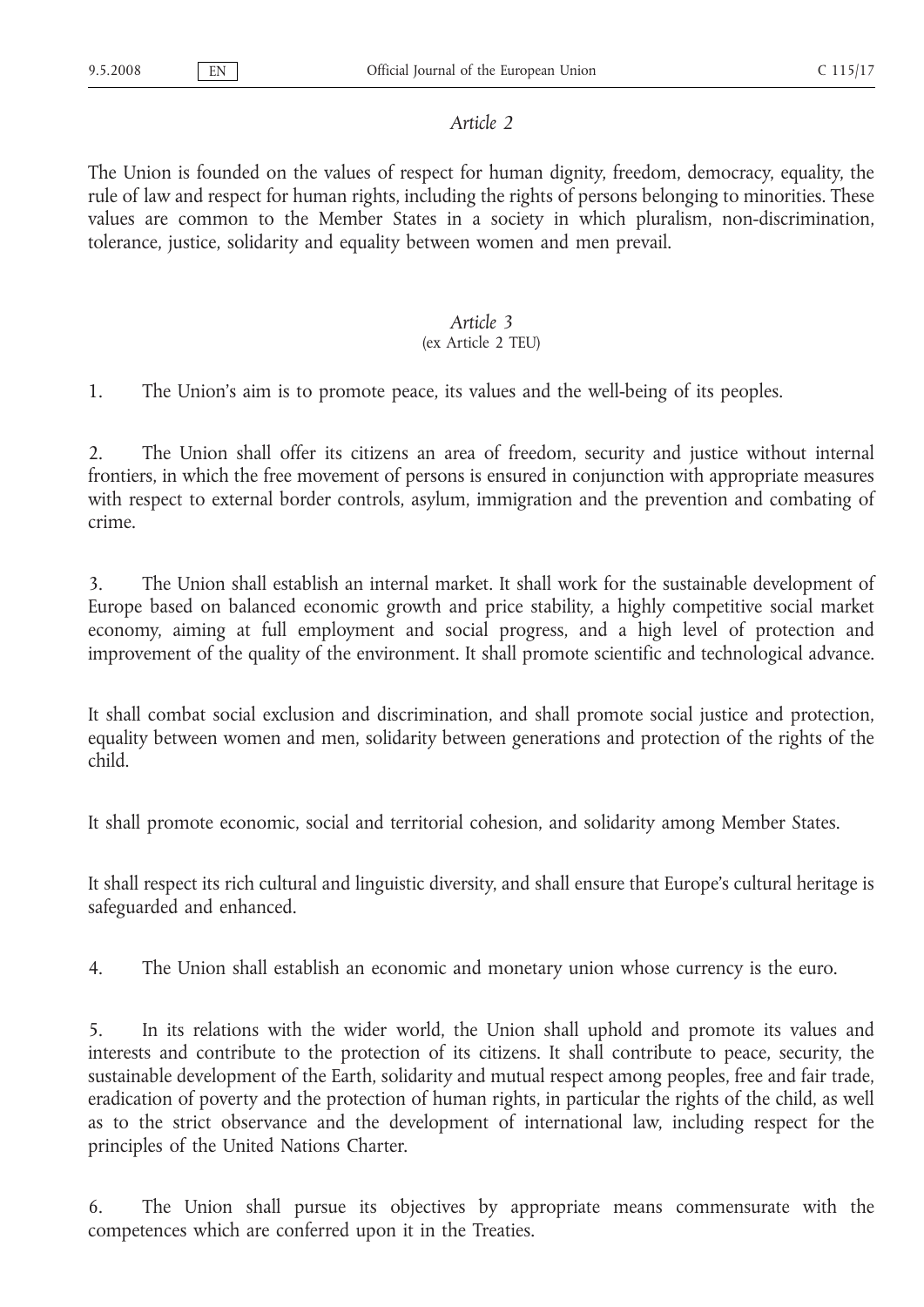#### *Article 4*

1. In accordance with Article 5, competences not conferred upon the Union in the Treaties remain with the Member States.

2. The Union shall respect the equality of Member States before the Treaties as well as their national identities, inherent in their fundamental structures, political and constitutional, inclusive of regional and local self-government. It shall respect their essential State functions, including ensuring the territorial integrity of the State, maintaining law and order and safeguarding national security. In particular, national security remains the sole responsibility of each Member State.

3. Pursuant to the principle of sincere cooperation, the Union and the Member States shall, in full mutual respect, assist each other in carrying out tasks which flow from the Treaties.

The Member States shall take any appropriate measure, general or particular, to ensure fulfilment of the obligations arising out of the Treaties or resulting from the acts of the institutions of the Union.

The Member States shall facilitate the achievement of the Union's tasks and refrain from any measure which could jeopardise the attainment of the Union's objectives.

## *Article 5* (ex Article 5 TEC)

1. The limits of Union competences are governed by the principle of conferral. The use of Union competences is governed by the principles of subsidiarity and proportionality.

2. Under the principle of conferral, the Union shall act only within the limits of the competences conferred upon it by the Member States in the Treaties to attain the objectives set out therein. Competences not conferred upon the Union in the Treaties remain with the Member States.

3. Under the principle of subsidiarity, in areas which do not fall within its exclusive competence, the Union shall act only if and in so far as the objectives of the proposed action cannot be sufficiently achieved by the Member States, either at central level or at regional and local level, but can rather, by reason of the scale or effects of the proposed action, be better achieved at Union level.

The institutions of the Union shall apply the principle of subsidiarity as laid down in the Protocol on the application of the principles of subsidiarity and proportionality. National Parliaments ensure compliance with the principle of subsidiarity in accordance with the procedure set out in that Protocol.

4. Under the principle of proportionality, the content and form of Union action shall not exceed what is necessary to achieve the objectives of the Treaties.

The institutions of the Union shall apply the principle of proportionality as laid down in the Protocol on the application of the principles of subsidiarity and proportionality.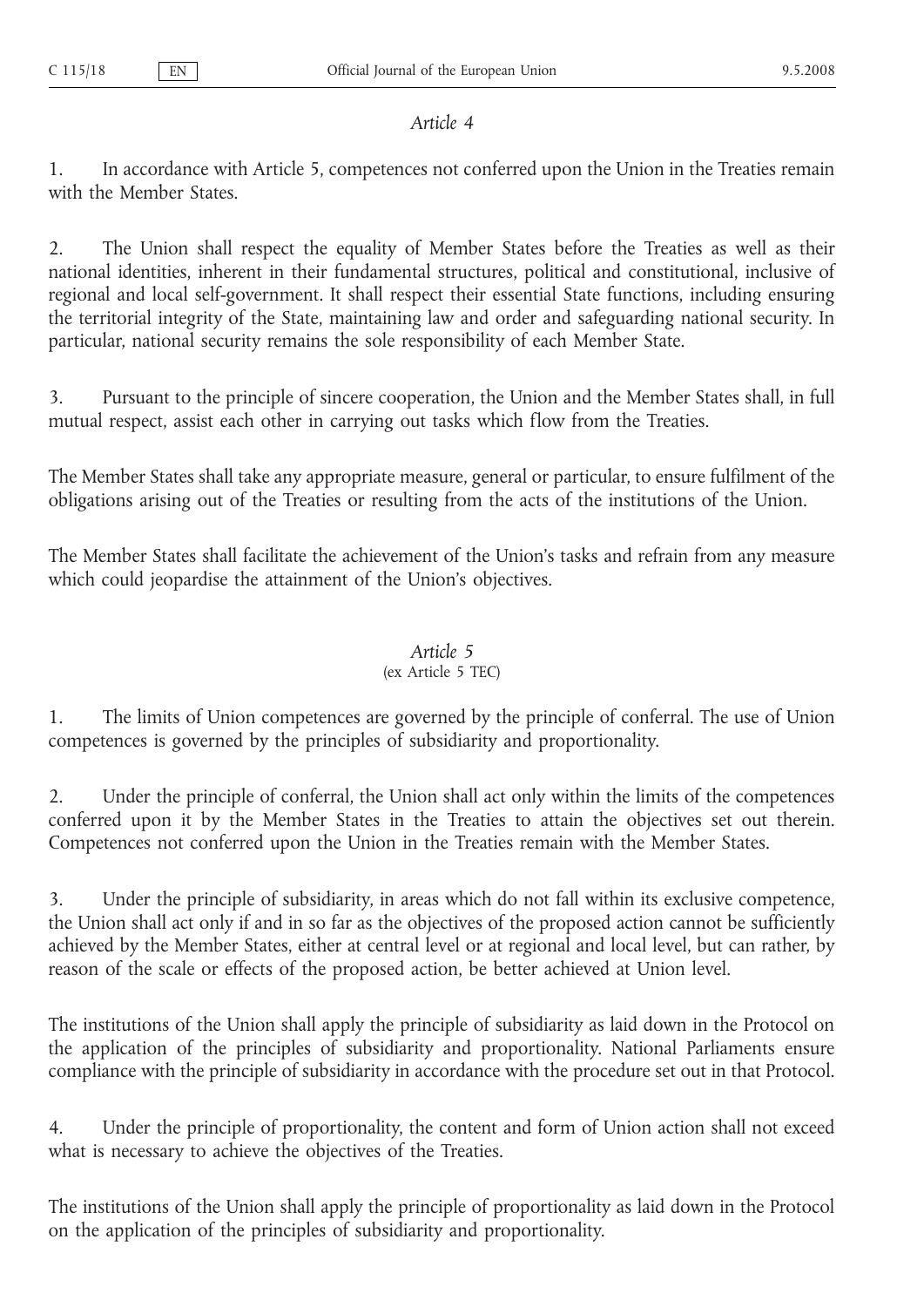## *Article 6* (ex Article 6 TEU)

1. The Union recognises the rights, freedoms and principles set out in the Charter of Fundamental Rights of the European Union of 7 December 2000, as adapted at Strasbourg, on 12 December 2007, which shall have the same legal value as the Treaties.

The provisions of the Charter shall not extend in any way the competences of the Union as defined in the Treaties.

The rights, freedoms and principles in the Charter shall be interpreted in accordance with the general provisions in Title VII of the Charter governing its interpretation and application and with due regard to the explanations referred to in the Charter, that set out the sources of those provisions.

2. The Union shall accede to the European Convention for the Protection of Human Rights and Fundamental Freedoms. Such accession shall not affect the Union's competences as defined in the Treaties.

3. Fundamental rights, as guaranteed by the European Convention for the Protection of Human Rights and Fundamental Freedoms and as they result from the constitutional traditions common to the Member States, shall constitute general principles of the Union's law.

## *Article 7*

## (ex Article 7 TEU)

1. On a reasoned proposal by one third of the Member States, by the European Parliament or by the European Commission, the Council, acting by a majority of four fifths of its members after obtaining the consent of the European Parliament, may determine that there is a clear risk of a serious breach by a Member State of the values referred to in Article 2. Before making such a determination, the Council shall hear the Member State in question and may address recommendations to it, acting in accordance with the same procedure.

The Council shall regularly verify that the grounds on which such a determination was made continue to apply.

2. The European Council, acting by unanimity on a proposal by one third of the Member States or by the Commission and after obtaining the consent of the European Parliament, may determine the existence of a serious and persistent breach by a Member State of the values referred to in Article 2, after inviting the Member State in question to submit its observations.

3. Where a determination under paragraph 2 has been made, the Council, acting by a qualified majority, may decide to suspend certain of the rights deriving from the application of the Treaties to the Member State in question, including the voting rights of the representative of the government of that Member State in the Council. In doing so, the Council shall take into account the possible consequences of such a suspension on the rights and obligations of natural and legal persons.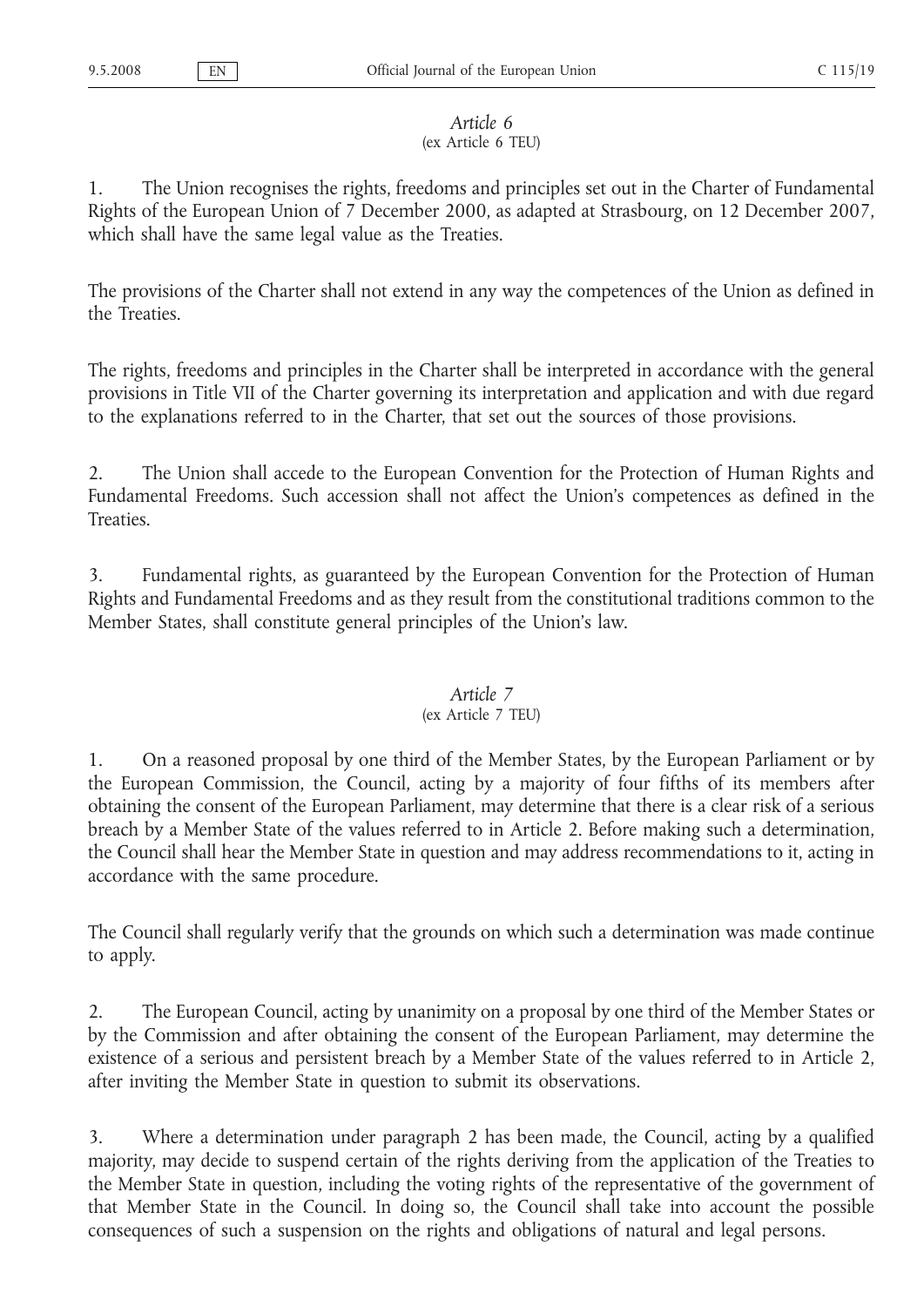The obligations of the Member State in question under this Treaty shall in any case continue to be binding on that State.

4. The Council, acting by a qualified majority, may decide subsequently to vary or revoke measures taken under paragraph 3 in response to changes in the situation which led to their being imposed.

5. The voting arrangements applying to the European Parliament, the European Council and the Council for the purposes of this Article are laid down in Article 354 of the Treaty on the Functioning of the European Union.

#### *Article 8*

1. The Union shall develop a special relationship with neighbouring countries, aiming to establish an area of prosperity and good neighbourliness, founded on the values of the Union and characterised by close and peaceful relations based on cooperation.

2. For the purposes of paragraph 1, the Union may conclude specific agreements with the countries concerned. These agreements may contain reciprocal rights and obligations as well as the possibility of undertaking activities jointly. Their implementation shall be the subject of periodic consultation.

#### TITLE II

#### **PROVISIONS ON DEMOCRATIC PRINCIPLES**

#### *Article 9*

In all its activities, the Union shall observe the principle of the equality of its citizens, who shall receive equal attention from its institutions, bodies, offices and agencies. Every national of a Member State shall be a citizen of the Union. Citizenship of the Union shall be additional to national citizenship and shall not replace it.

## *Article 10*

1. The functioning of the Union shall be founded on representative democracy.

2. Citizens are directly represented at Union level in the European Parliament.

Member States are represented in the European Council by their Heads of State or Government and in the Council by their governments, themselves democratically accountable either to their national Parliaments, or to their citizens.

3. Every citizen shall have the right to participate in the democratic life of the Union. Decisions shall be taken as openly and as closely as possible to the citizen.

4. Political parties at European level contribute to forming European political awareness and to expressing the will of citizens of the Union.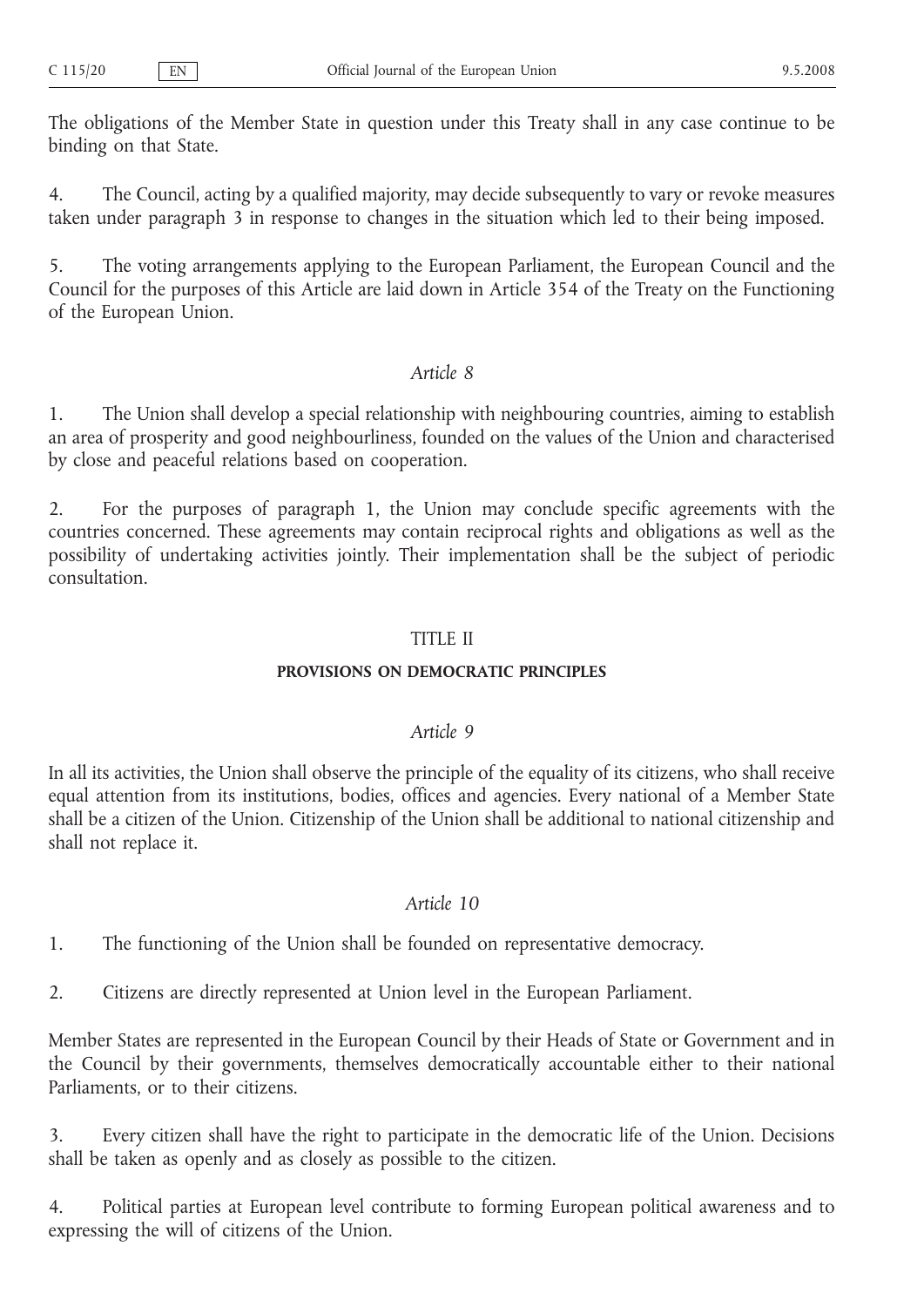## *Article 11*

1. The institutions shall, by appropriate means, give citizens and representative associations the opportunity to make known and publicly exchange their views in all areas of Union action.

2. The institutions shall maintain an open, transparent and regular dialogue with representative associations and civil society.

3. The European Commission shall carry out broad consultations with parties concerned in order to ensure that the Union's actions are coherent and transparent.

4. Not less than one million citizens who are nationals of a significant number of Member States may take the initiative of inviting the European Commission, within the framework of its powers, to submit any appropriate proposal on matters where citizens consider that a legal act of the Union is required for the purpose of implementing the Treaties.

The procedures and conditions required for such a citizens' initiative shall be determined in accordance with the first paragraph of Article 24 of the Treaty on the Functioning of the European Union.

## *Article 12*

National Parliaments contribute actively to the good functioning of the Union:

- (a) through being informed by the institutions of the Union and having draft legislative acts of the Union forwarded to them in accordance with the Protocol on the role of national Parliaments in the European Union;
- (b) by seeing to it that the principle of subsidiarity is respected in accordance with the procedures provided for in the Protocol on the application of the principles of subsidiarity and proportionality;
- (c) by taking part, within the framework of the area of freedom, security and justice, in the evaluation mechanisms for the implementation of the Union policies in that area, in accordance with Article 70 of the Treaty on the Functioning of the European Union, and through being involved in the political monitoring of Europol and the evaluation of Eurojust's activities in accordance with Articles 88 and 85 of that Treaty;
- (d) by taking part in the revision procedures of the Treaties, in accordance with Article 48 of this Treaty;
- (e) by being notified of applications for accession to the Union, in accordance with Article 49 of this Treaty;
- (f) by taking part in the inter-parliamentary cooperation between national Parliaments and with the European Parliament, in accordance with the Protocol on the role of national Parliaments in the European Union.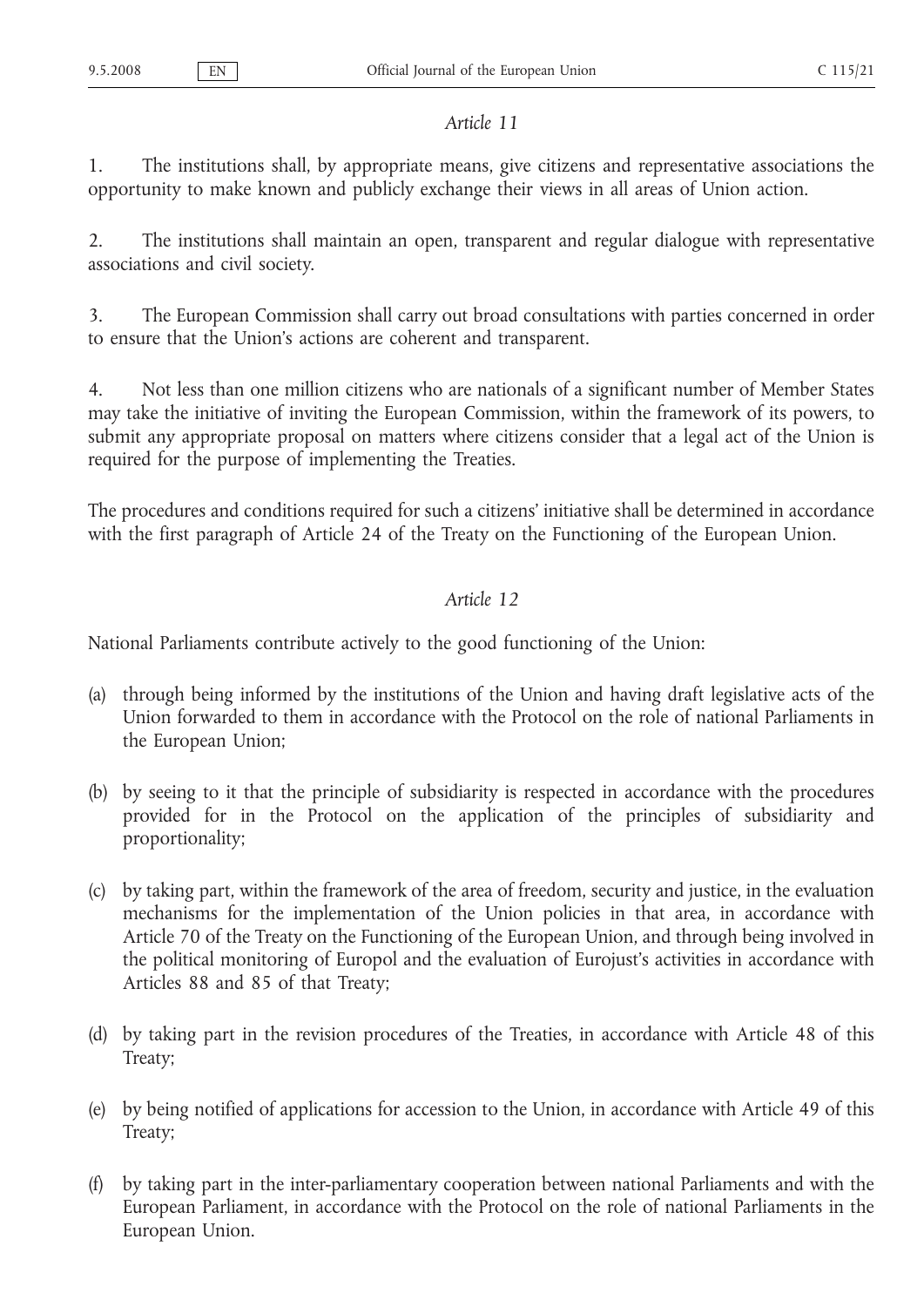#### TITLE III

#### **PROVISIONS ON THE INSTITUTIONS**

## *Article 13*

1. The Union shall have an institutional framework which shall aim to promote its values, advance its objectives, serve its interests, those of its citizens and those of the Member States, and ensure the consistency, effectiveness and continuity of its policies and actions.

The Union's institutions shall be:

- the European Parliament,
- the European Council,
- the Council,
- the European Commission (hereinafter referred to as 'the Commission'),
- the Court of Justice of the European Union,
- the European Central Bank,
- the Court of Auditors.

2. Each institution shall act within the limits of the powers conferred on it in the Treaties, and in conformity with the procedures, conditions and objectives set out in them. The institutions shall practice mutual sincere cooperation.

3. The provisions relating to the European Central Bank and the Court of Auditors and detailed provisions on the other institutions are set out in the Treaty on the Functioning of the European Union.

4. The European Parliament, the Council and the Commission shall be assisted by an Economic and Social Committee and a Committee of the Regions acting in an advisory capacity.

## *Article 14*

1. The European Parliament shall, jointly with the Council, exercise legislative and budgetary functions. It shall exercise functions of political control and consultation as laid down in the Treaties. It shall elect the President of the Commission.

2. The European Parliament shall be composed of representatives of the Union's citizens. They shall not exceed seven hundred and fifty in number, plus the President. Representation of citizens shall be degressively proportional, with a minimum threshold of six members per Member State. No Member State shall be allocated more than ninety-six seats.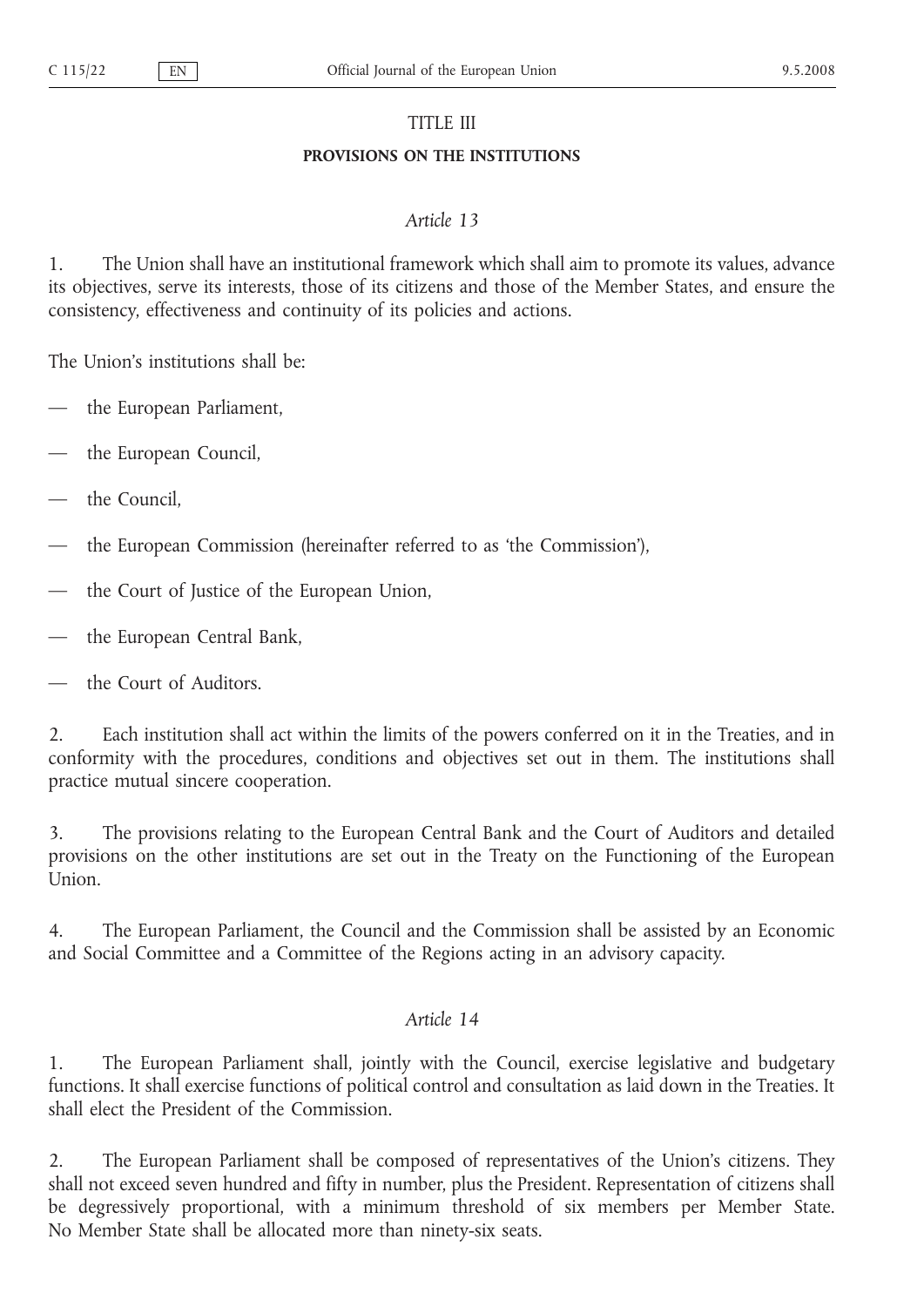The European Council shall adopt by unanimity, on the initiative of the European Parliament and with its consent, a decision establishing the composition of the European Parliament, respecting the principles referred to in the first subparagraph.

3. The members of the European Parliament shall be elected for a term of five years by direct universal suffrage in a free and secret ballot.

4. The European Parliament shall elect its President and its officers from among its members.

## *Article 15*

1. The European Council shall provide the Union with the necessary impetus for its development and shall define the general political directions and priorities thereof. It shall not exercise legislative functions.

2. The European Council shall consist of the Heads of State or Government of the Member States, together with its President and the President of the Commission. The High Representative of the Union for Foreign Affairs and Security Policy shall take part in its work.

3. The European Council shall meet twice every six months, convened by its President. When the agenda so requires, the members of the European Council may decide each to be assisted by a minister and, in the case of the President of the Commission, by a member of the Commission. When the situation so requires, the President shall convene a special meeting of the European Council.

4. Except where the Treaties provide otherwise, decisions of the European Council shall be taken by consensus.

5. The European Council shall elect its President, by a qualified majority, for a term of two and a half years, renewable once. In the event of an impediment or serious misconduct, the European Council can end the President's term of office in accordance with the same procedure.

- 6. The President of the European Council:
- (a) shall chair it and drive forward its work;
- (b) shall ensure the preparation and continuity of the work of the European Council in cooperation with the President of the Commission, and on the basis of the work of the General Affairs Council;
- (c) shall endeavour to facilitate cohesion and consensus within the European Council;
- (d) shall present a report to the European Parliament after each of the meetings of the European Council.

The President of the European Council shall, at his level and in that capacity, ensure the external representation of the Union on issues concerning its common foreign and security policy, without prejudice to the powers of the High Representative of the Union for Foreign Affairs and Security Policy.

The President of the European Council shall not hold a national office.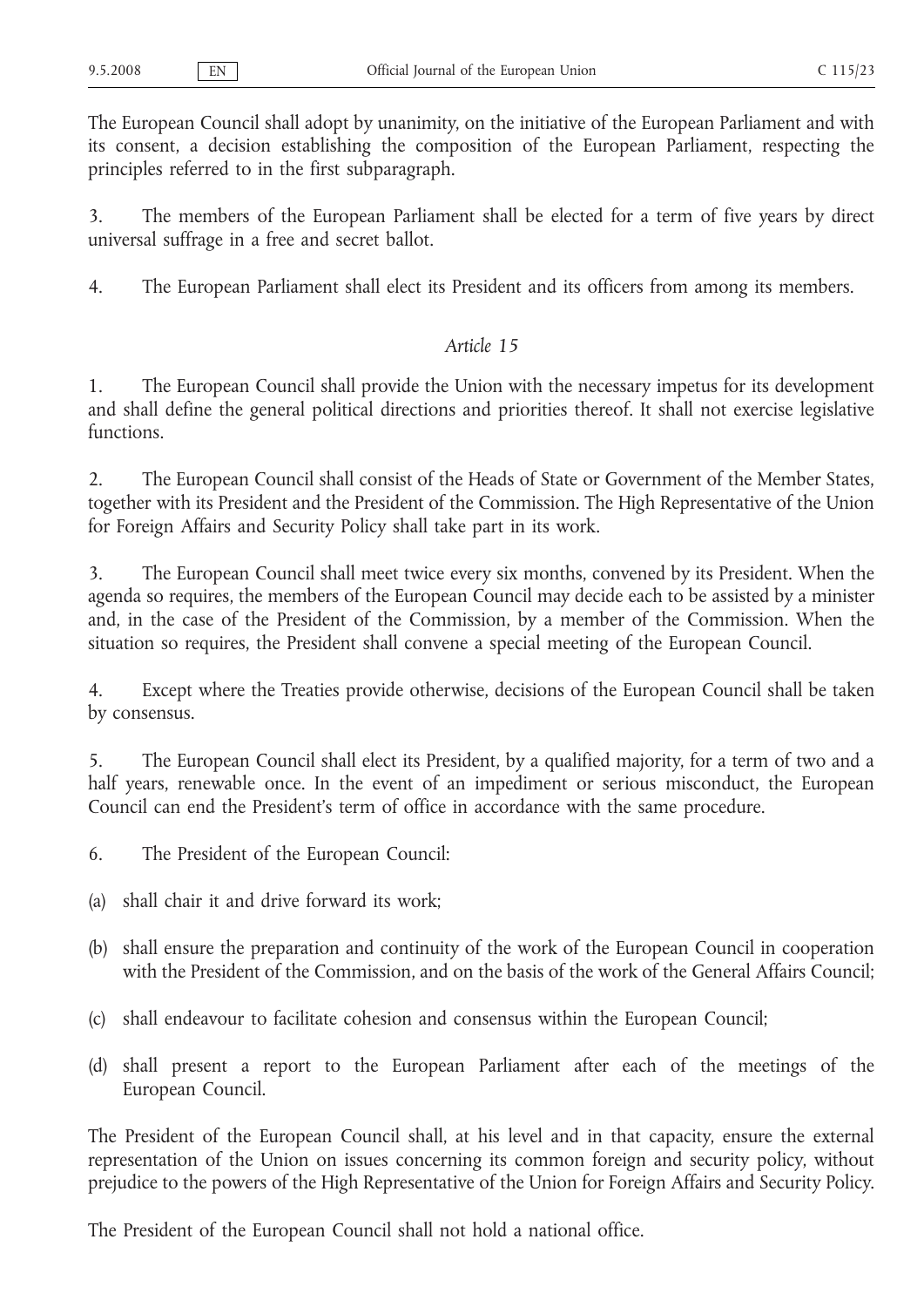## *Article 16*

1. The Council shall, jointly with the European Parliament, exercise legislative and budgetary functions. It shall carry out policy-making and coordinating functions as laid down in the Treaties.

2. The Council shall consist of a representative of each Member State at ministerial level, who may commit the government of the Member State in question and cast its vote.

3. The Council shall act by a qualified majority except where the Treaties provide otherwise.

4. As from 1 November 2014, a qualified majority shall be defined as at least 55 % of the members of the Council, comprising at least fifteen of them and representing Member States comprising at least 65 % of the population of the Union.

A blocking minority must include at least four Council members, failing which the qualified majority shall be deemed attained.

The other arrangements governing the qualified majority are laid down in Article 238(2) of the Treaty on the Functioning of the European Union.

5. The transitional provisions relating to the definition of the qualified majority which shall be applicable until 31 October 2014 and those which shall be applicable from 1 November 2014 to 31 March 2017 are laid down in the Protocol on transitional provisions.

6. The Council shall meet in different configurations, the list of which shall be adopted in accordance with Article 236 of the Treaty on the Functioning of the European Union.

The General Affairs Council shall ensure consistency in the work of the different Council configurations. It shall prepare and ensure the follow-up to meetings of the European Council, in liaison with the President of the European Council and the Commission.

The Foreign Affairs Council shall elaborate the Union's external action on the basis of strategic guidelines laid down by the European Council and ensure that the Union's action is consistent.

7. A Committee of Permanent Representatives of the Governments of the Member States shall be responsible for preparing the work of the Council.

8. The Council shall meet in public when it deliberates and votes on a draft legislative act. To this end, each Council meeting shall be divided into two parts, dealing respectively with deliberations on Union legislative acts and non-legislative activities.

9. The Presidency of Council configurations, other than that of Foreign Affairs, shall be held by Member State representatives in the Council on the basis of equal rotation, in accordance with the conditions established in accordance with Article 236 of the Treaty on the Functioning of the European Union.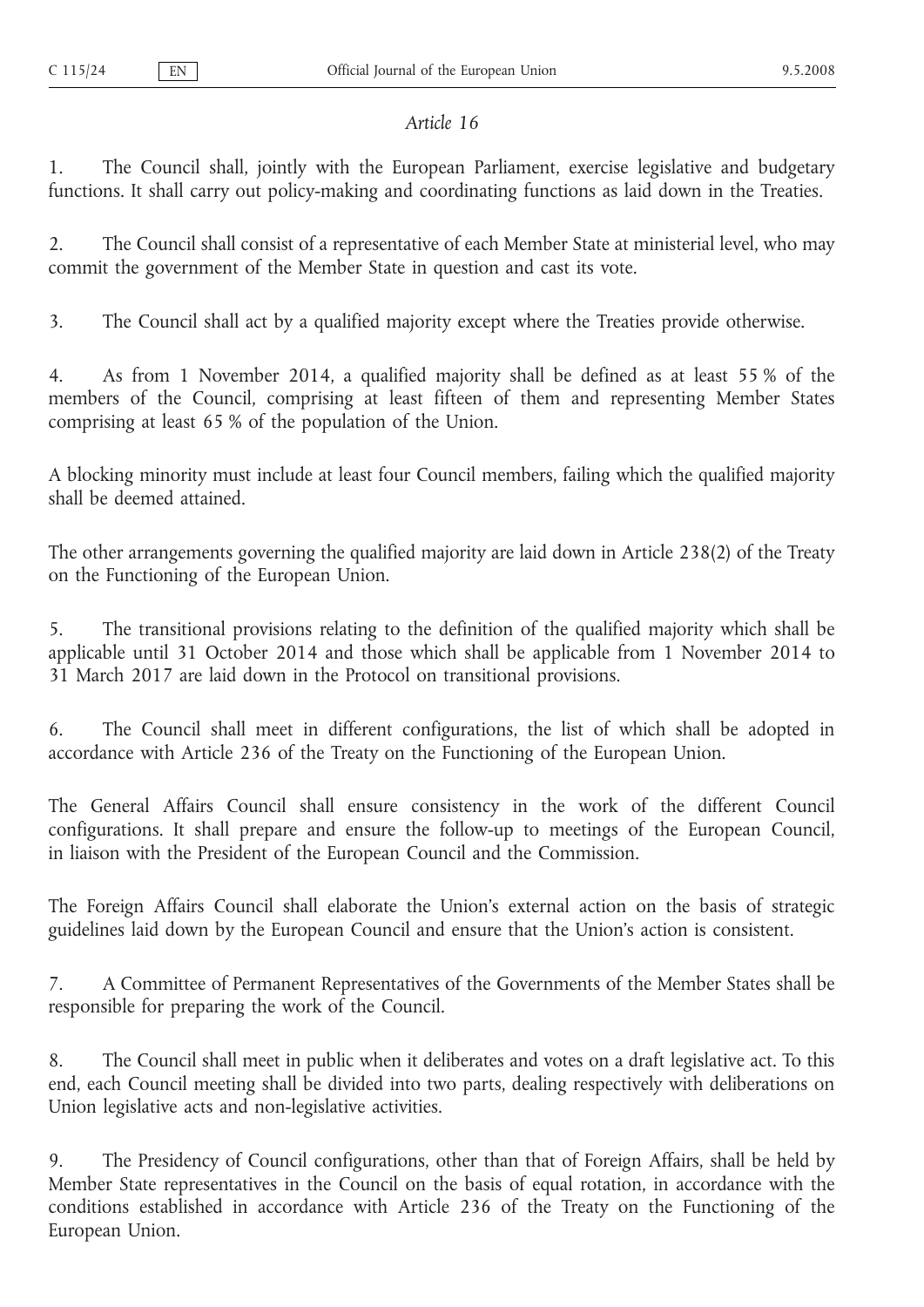## *Article 17*

1. The Commission shall promote the general interest of the Union and take appropriate initiatives to that end. It shall ensure the application of the Treaties, and of measures adopted by the institutions pursuant to them. It shall oversee the application of Union law under the control of the Court of Justice of the European Union. It shall execute the budget and manage programmes. It shall exercise coordinating, executive and management functions, as laid down in the Treaties. With the exception of the common foreign and security policy, and other cases provided for in the Treaties, it shall ensure the Union's external representation. It shall initiate the Union's annual and multiannual programming with a view to achieving interinstitutional agreements.

2. Union legislative acts may only be adopted on the basis of a Commission proposal, except where the Treaties provide otherwise. Other acts shall be adopted on the basis of a Commission proposal where the Treaties so provide.

3. The Commission's term of office shall be five years.

The members of the Commission shall be chosen on the ground of their general competence and European commitment from persons whose independence is beyond doubt.

In carrying out its responsibilities, the Commission shall be completely independent. Without prejudice to Article 18(2), the members of the Commission shall neither seek nor take instructions from any Government or other institution, body, office or entity. They shall refrain from any action incompatible with their duties or the performance of their tasks.

4. The Commission appointed between the date of entry into force of the Treaty of Lisbon and 31 October 2014, shall consist of one national of each Member State, including its President and the High Representative of the Union for Foreign Affairs and Security Policy who shall be one of its Vice-Presidents.

5. As from 1 November 2014, the Commission shall consist of a number of members, including its President and the High Representative of the Union for Foreign Affairs and Security Policy, corresponding to two thirds of the number of Member States, unless the European Council, acting unanimously, decides to alter this number.

The members of the Commission shall be chosen from among the nationals of the Member States on the basis of a system of strictly equal rotation between the Member States, reflecting the demographic and geographical range of all the Member States. This system shall be established unanimously by the European Council in accordance with Article 244 of the Treaty on the Functioning of the European Union.

- 6. The President of the Commission shall:
- (a) lay down guidelines within which the Commission is to work;
- (b) decide on the internal organisation of the Commission, ensuring that it acts consistently, efficiently and as a collegiate body;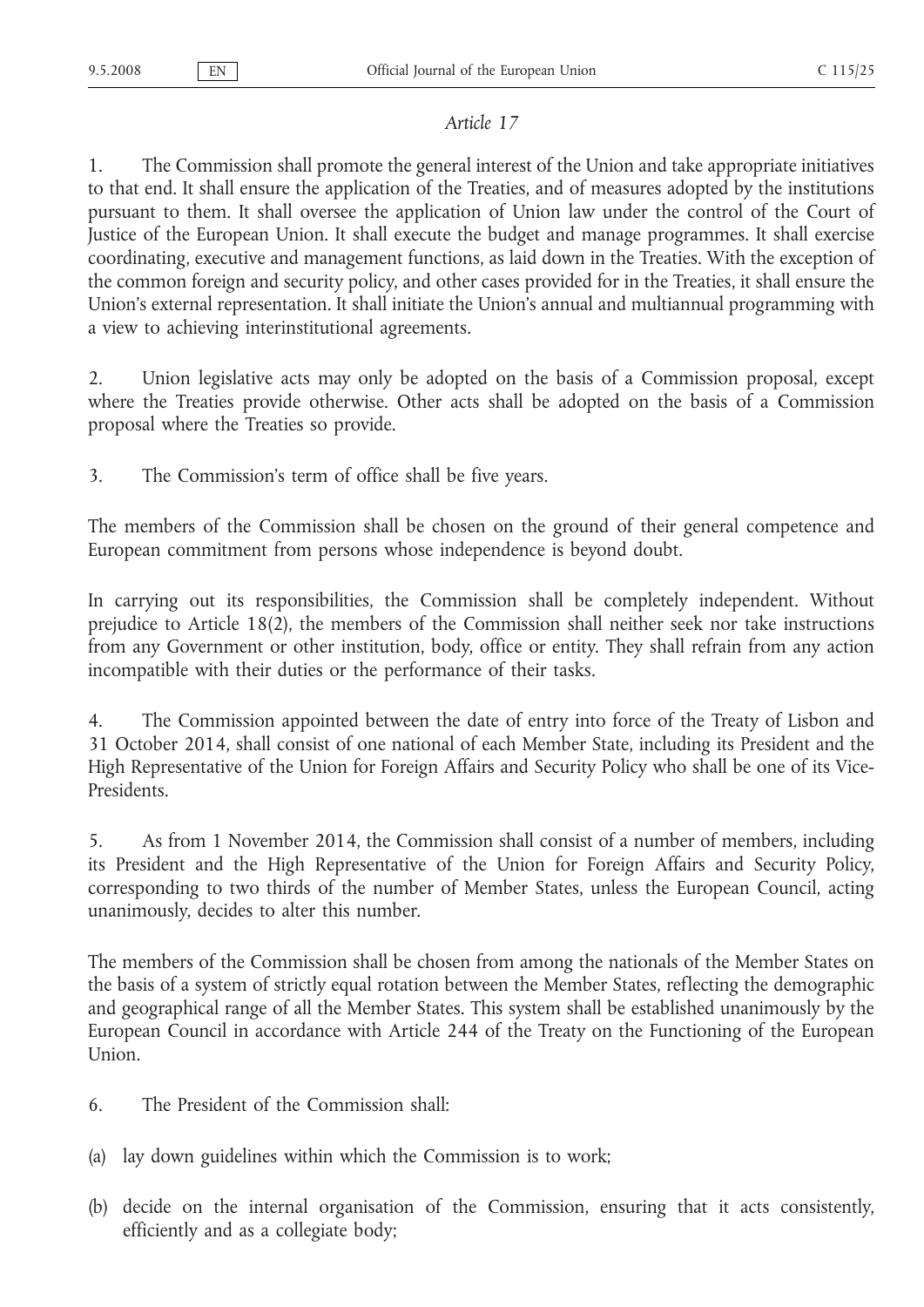(c) appoint Vice-Presidents, other than the High Representative of the Union for Foreign Affairs and Security Policy, from among the members of the Commission.

A member of the Commission shall resign if the President so requests. The High Representative of the Union for Foreign Affairs and Security Policy shall resign, in accordance with the procedure set out in Article 18(1), if the President so requests.

7. Taking into account the elections to the European Parliament and after having held the appropriate consultations, the European Council, acting by a qualified majority, shall propose to the European Parliament a candidate for President of the Commission. This candidate shall be elected by the European Parliament by a majority of its component members. If he does not obtain the required majority, the European Council, acting by a qualified majority, shall within one month propose a new candidate who shall be elected by the European Parliament following the same procedure.

The Council, by common accord with the President-elect, shall adopt the list of the other persons whom it proposes for appointment as members of the Commission. They shall be selected, on the basis of the suggestions made by Member States, in accordance with the criteria set out in paragraph 3, second subparagraph, and paragraph 5, second subparagraph.

The President, the High Representative of the Union for Foreign Affairs and Security Policy and the other members of the Commission shall be subject as a body to a vote of consent by the European Parliament. On the basis of this consent the Commission shall be appointed by the European Council, acting by a qualified majority.

8. The Commission, as a body, shall be responsible to the European Parliament. In accordance with Article 234 of the Treaty on the Functioning of the European Union, the European Parliament may vote on a motion of censure of the Commission. If such a motion is carried, the members of the Commission shall resign as a body and the High Representative of the Union for Foreign Affairs and Security Policy shall resign from the duties that he carries out in the Commission.

## *Article 18*

1. The European Council, acting by a qualified majority, with the agreement of the President of the Commission, shall appoint the High Representative of the Union for Foreign Affairs and Security Policy. The European Council may end his term of office by the same procedure.

2. The High Representative shall conduct the Union's common foreign and security policy. He shall contribute by his proposals to the development of that policy, which he shall carry out as mandated by the Council. The same shall apply to the common security and defence policy.

3. The High Representative shall preside over the Foreign Affairs Council.

4. The High Representative shall be one of the Vice-Presidents of the Commission. He shall ensure the consistency of the Union's external action. He shall be responsible within the Commission for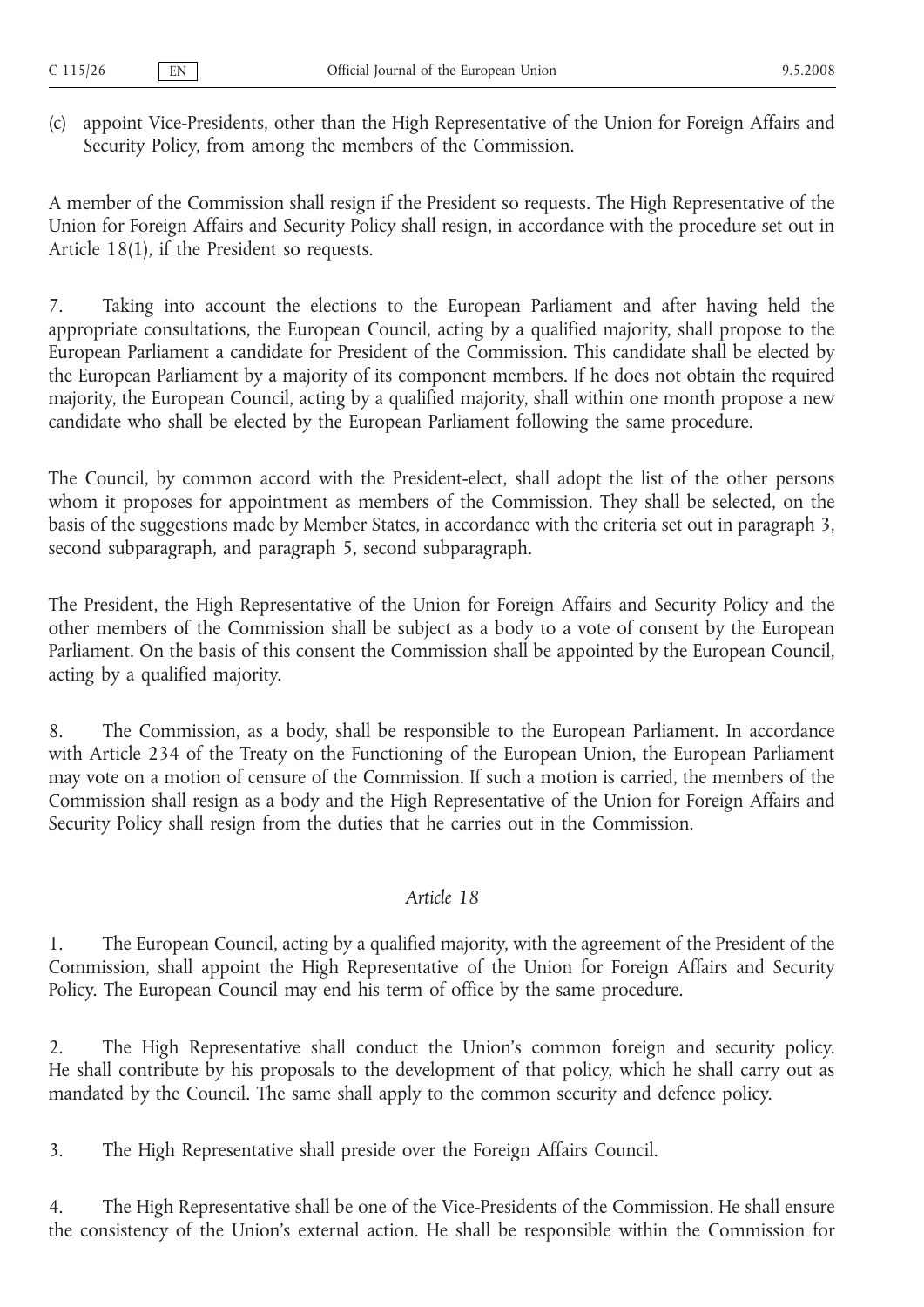responsibilities incumbent on it in external relations and for coordinating other aspects of the Union's external action. In exercising these responsibilities within the Commission, and only for these responsibilities, the High Representative shall be bound by Commission procedures to the extent that this is consistent with paragraphs 2 and 3.

#### *Article 19*

1. The Court of Justice of the European Union shall include the Court of Justice, the General Court and specialised courts. It shall ensure that in the interpretation and application of the Treaties the law is observed.

Member States shall provide remedies sufficient to ensure effective legal protection in the fields covered by Union law.

2. The Court of Justice shall consist of one judge from each Member State. It shall be assisted by Advocates-General.

The General Court shall include at least one judge per Member State.

The Judges and the Advocates-General of the Court of Justice and the Judges of the General Court shall be chosen from persons whose independence is beyond doubt and who satisfy the conditions set out in Articles 253 and 254 of the Treaty on the Functioning of the European Union. They shall be appointed by common accord of the governments of the Member States for six years. Retiring Judges and Advocates-General may be reappointed.

- 3. The Court of Justice of the European Union shall, in accordance with the Treaties:
- (a) rule on actions brought by a Member State, an institution or a natural or legal person;
- (b) give preliminary rulings, at the request of courts or tribunals of the Member States, on the interpretation of Union law or the validity of acts adopted by the institutions;
- (c) rule in other cases provided for in the Treaties.

#### TITLE IV

#### **PROVISIONS ON ENHANCED COOPERATION**

#### *Article 20*

(ex Articles 27*a* to 27*e*, 40 to 40*b* and 43 to 45 TEU and ex Articles 11 and 11*a* TEC)

1. Member States which wish to establish enhanced cooperation between themselves within the framework of the Union's non-exclusive competences may make use of its institutions and exercise those competences by applying the relevant provisions of the Treaties, subject to the limits and in accordance with the detailed arrangements laid down in this Article and in Articles 326 to 334 of the Treaty on the Functioning of the European Union.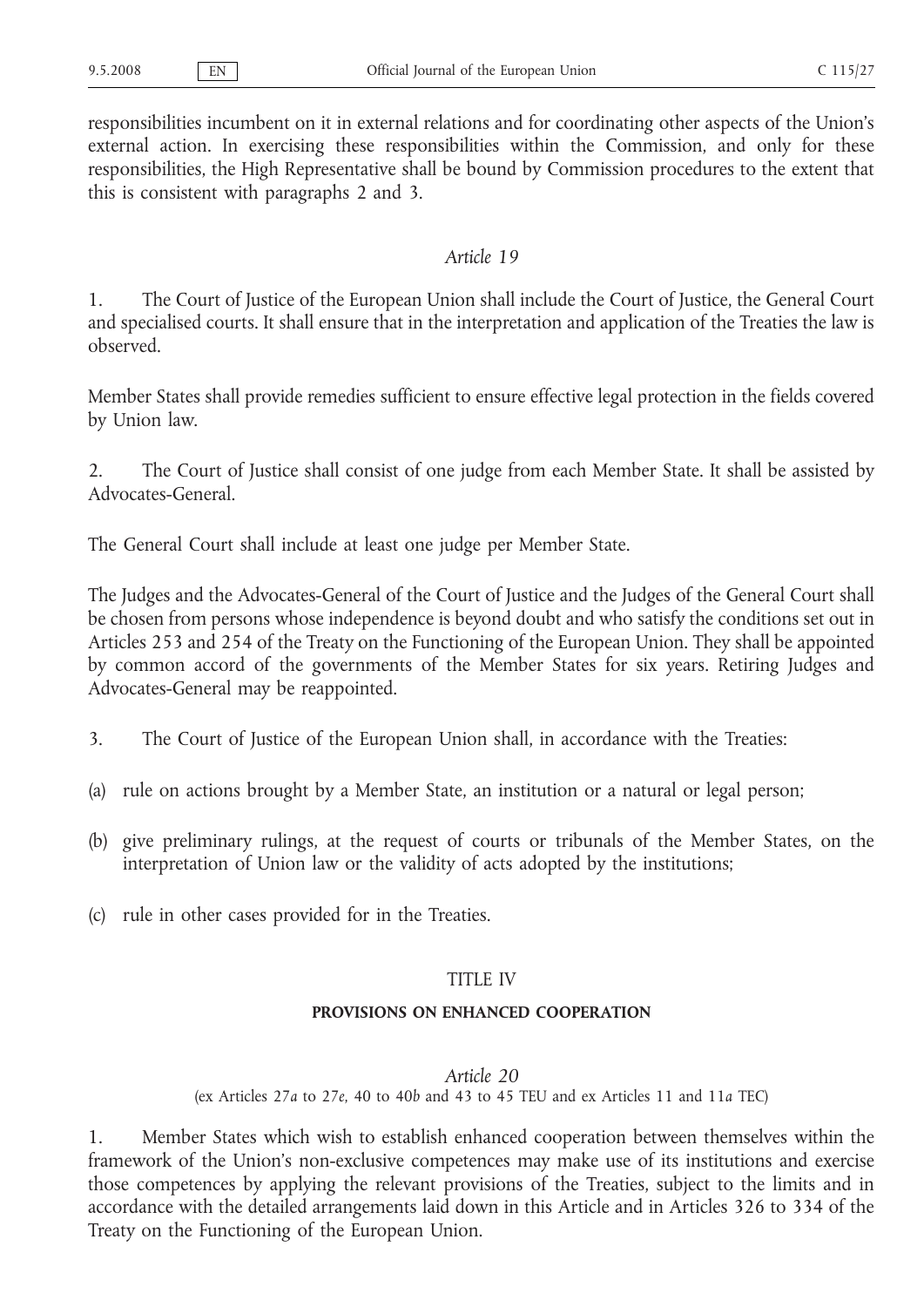Enhanced cooperation shall aim to further the objectives of the Union, protect its interests and reinforce its integration process. Such cooperation shall be open at any time to all Member States, in accordance with Article 328 of the Treaty on the Functioning of the European Union.

2. The decision authorising enhanced cooperation shall be adopted by the Council as a last resort, when it has established that the objectives of such cooperation cannot be attained within a reasonable period by the Union as a whole, and provided that at least nine Member States participate in it. The Council shall act in accordance with the procedure laid down in Article 329 of the Treaty on the Functioning of the European Union.

3. All members of the Council may participate in its deliberations, but only members of the Council representing the Member States participating in enhanced cooperation shall take part in the vote. The voting rules are set out in Article 330 of the Treaty on the Functioning of the European Union.

4. Acts adopted in the framework of enhanced cooperation shall bind only participating Member States. They shall not be regarded as part of the *acquis* which has to be accepted by candidate States for accession to the Union.

#### TITLE V

## **GENERAL PROVISIONS ON THE UNION'S EXTERNAL ACTION AND SPECIFIC PROVISIONS ON THE COMMON FOREIGN AND SECURITY POLICY**

#### CHAPTER 1

## GENERAL PROVISIONS ON THE UNION'S EXTERNAL ACTION

#### *Article 21*

1. The Union's action on the international scene shall be guided by the principles which have inspired its own creation, development and enlargement, and which it seeks to advance in the wider world: democracy, the rule of law, the universality and indivisibility of human rights and fundamental freedoms, respect for human dignity, the principles of equality and solidarity, and respect for the principles of the United Nations Charter and international law.

The Union shall seek to develop relations and build partnerships with third countries, and international, regional or global organisations which share the principles referred to in the first subparagraph. It shall promote multilateral solutions to common problems, in particular in the framework of the United Nations.

2. The Union shall define and pursue common policies and actions, and shall work for a high degree of cooperation in all fields of international relations, in order to:

(a) safeguard its values, fundamental interests, security, independence and integrity;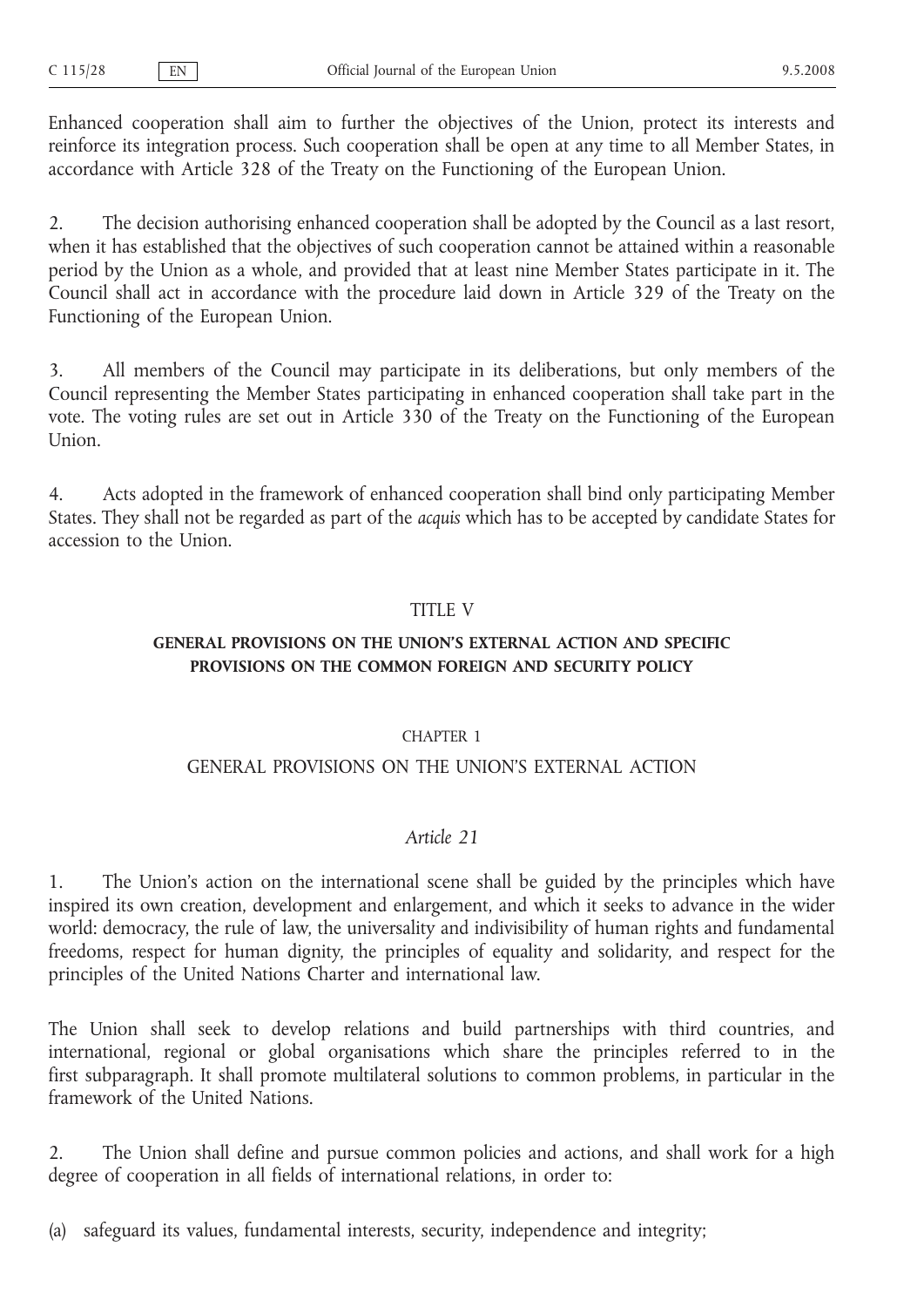- (b) consolidate and support democracy, the rule of law, human rights and the principles of international law;
- (c) preserve peace, prevent conflicts and strengthen international security, in accordance with the purposes and principles of the United Nations Charter, with the principles of the Helsinki Final Act and with the aims of the Charter of Paris, including those relating to external borders;
- (d) foster the sustainable economic, social and environmental development of developing countries, with the primary aim of eradicating poverty;
- (e) encourage the integration of all countries into the world economy, including through the progressive abolition of restrictions on international trade;
- (f) help develop international measures to preserve and improve the quality of the environment and the sustainable management of global natural resources, in order to ensure sustainable development;
- (g) assist populations, countries and regions confronting natural or man-made disasters; and
- (h) promote an international system based on stronger multilateral cooperation and good global governance.

3. The Union shall respect the principles and pursue the objectives set out in paragraphs 1 and 2 in the development and implementation of the different areas of the Union's external action covered by this Title and by Part Five of the Treaty on the Functioning of the European Union, and of the external aspects of its other policies.

The Union shall ensure consistency between the different areas of its external action and between these and its other policies. The Council and the Commission, assisted by the High Representative of the Union for Foreign Affairs and Security Policy, shall ensure that consistency and shall cooperate to that effect.

## *Article 22*

1. On the basis of the principles and objectives set out in Article 21, the European Council shall identify the strategic interests and objectives of the Union.

Decisions of the European Council on the strategic interests and objectives of the Union shall relate to the common foreign and security policy and to other areas of the external action of the Union. Such decisions may concern the relations of the Union with a specific country or region or may be thematic in approach. They shall define their duration, and the means to be made available by the Union and the Member States.

The European Council shall act unanimously on a recommendation from the Council, adopted by the latter under the arrangements laid down for each area. Decisions of the European Council shall be implemented in accordance with the procedures provided for in the Treaties.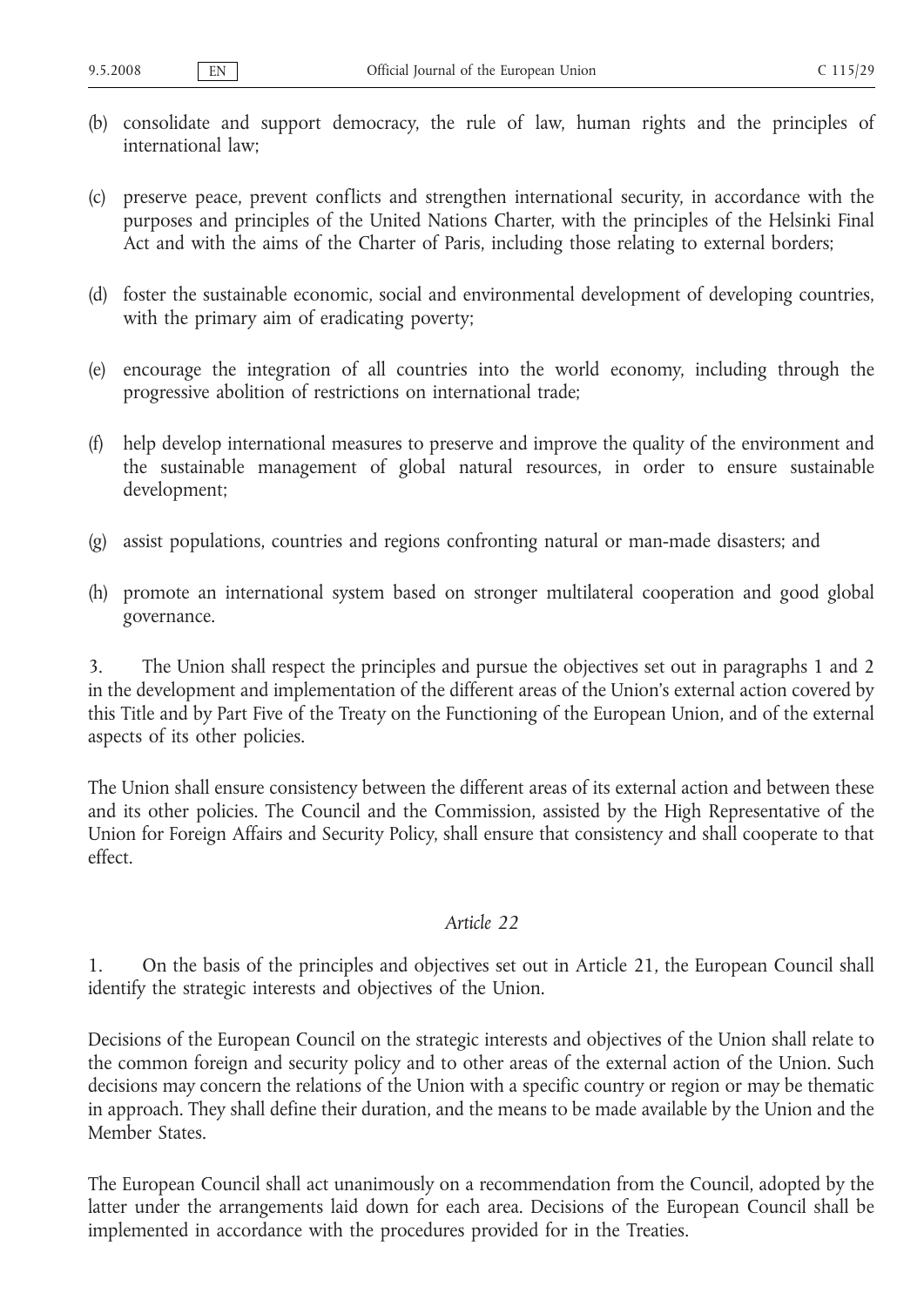2. The High Representative of the Union for Foreign Affairs and Security Policy, for the area of common foreign and security policy, and the Commission, for other areas of external action, may submit joint proposals to the Council.

#### CHAPTER 2

#### SPECIFIC PROVISIONS ON THE COMMON FOREIGN AND SECURITY POLICY

#### *SECTION 1*

#### COMMON PROVISIONS

#### *Article 23*

The Union's action on the international scene, pursuant to this Chapter, shall be guided by the principles, shall pursue the objectives of, and be conducted in accordance with, the general provisions laid down in Chapter 1.

#### *Article 24* (ex Article 11 TEU)

1. The Union's competence in matters of common foreign and security policy shall cover all areas of foreign policy and all questions relating to the Union's security, including the progressive framing of a common defence policy that might lead to a common defence.

The common foreign and security policy is subject to specific rules and procedures. It shall be defined and implemented by the European Council and the Council acting unanimously, except where the Treaties provide otherwise. The adoption of legislative acts shall be excluded. The common foreign and security policy shall be put into effect by the High Representative of the Union for Foreign Affairs and Security Policy and by Member States, in accordance with the Treaties. The specific role of the European Parliament and of the Commission in this area is defined by the Treaties. The Court of Justice of the European Union shall not have jurisdiction with respect to these provisions, with the exception of its jurisdiction to monitor compliance with Article 40 of this Treaty and to review the legality of certain decisions as provided for by the second paragraph of Article 275 of the Treaty on the Functioning of the European Union.

2. Within the framework of the principles and objectives of its external action, the Union shall conduct, define and implement a common foreign and security policy, based on the development of mutual political solidarity among Member States, the identification of questions of general interest and the achievement of an ever-increasing degree of convergence of Member States' actions.

3. The Member States shall support the Union's external and security policy actively and unreservedly in a spirit of loyalty and mutual solidarity and shall comply with the Union's action in this area.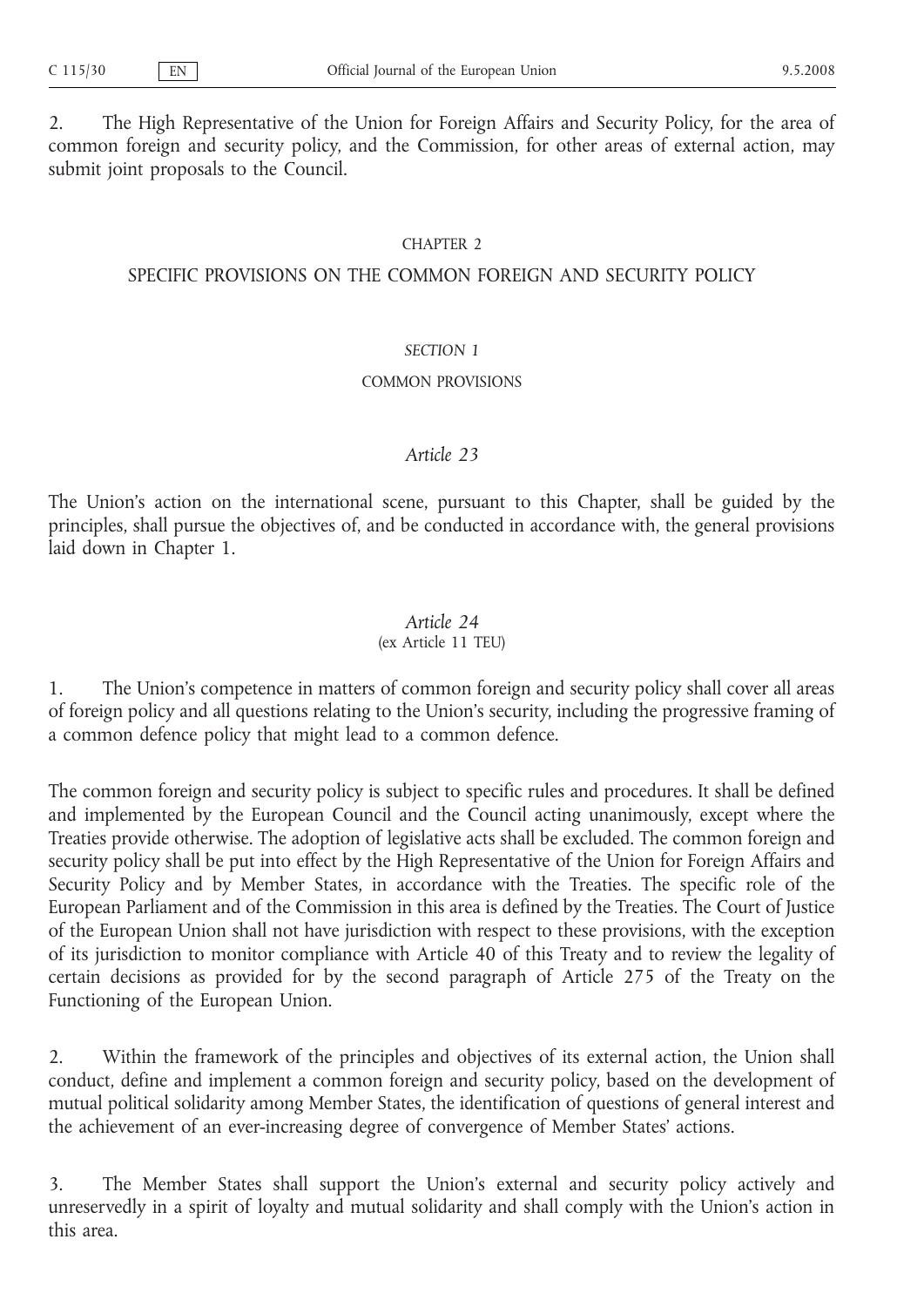The Member States shall work together to enhance and develop their mutual political solidarity. They shall refrain from any action which is contrary to the interests of the Union or likely to impair its effectiveness as a cohesive force in international relations.

The Council and the High Representative shall ensure compliance with these principles.

#### *Article 25* (ex Article 12 TEU)

The Union shall conduct the common foreign and security policy by:

(a) defining the general guidelines;

(b) adopting decisions defining:

- (i) actions to be undertaken by the Union;
- (ii) positions to be taken by the Union;
- (iii) arrangements for the implementation of the decisions referred to in points (i) and (ii);

and by

(c) strengthening systematic cooperation between Member States in the conduct of policy.

#### *Article 26* (ex Article 13 TEU)

1. The European Council shall identify the Union's strategic interests, determine the objectives of and define general guidelines for the common foreign and security policy, including for matters with defence implications. It shall adopt the necessary decisions.

If international developments so require, the President of the European Council shall convene an extraordinary meeting of the European Council in order to define the strategic lines of the Union's policy in the face of such developments.

2. The Council shall frame the common foreign and security policy and take the decisions necessary for defining and implementing it on the basis of the general guidelines and strategic lines defined by the European Council.

The Council and the High Representative of the Union for Foreign Affairs and Security Policy shall ensure the unity, consistency and effectiveness of action by the Union.

3. The common foreign and security policy shall be put into effect by the High Representative and by the Member States, using national and Union resources.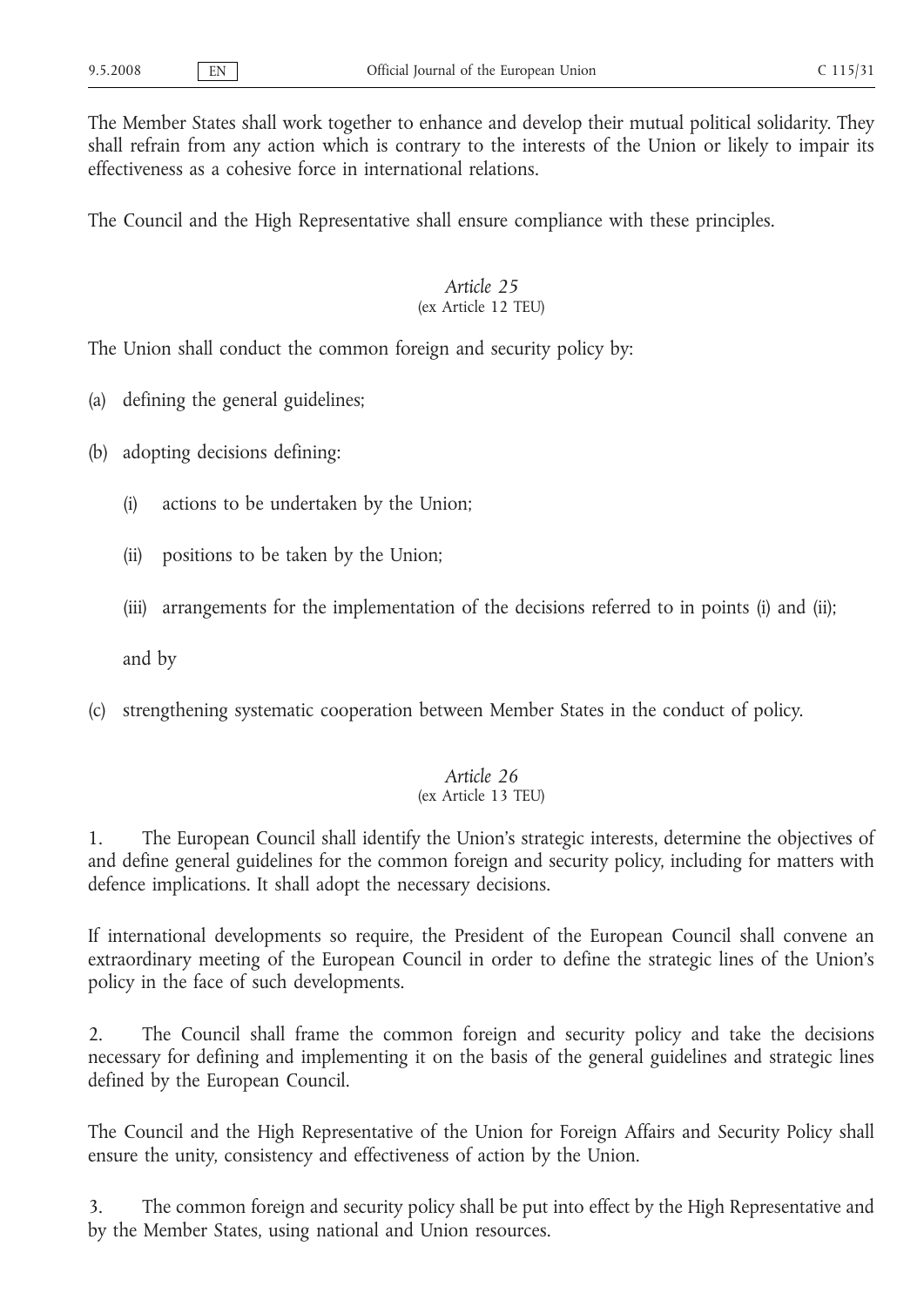## *Article 27*

1. The High Representative of the Union for Foreign Affairs and Security Policy, who shall chair the Foreign Affairs Council, shall contribute through his proposals towards the preparation of the common foreign and security policy and shall ensure implementation of the decisions adopted by the European Council and the Council.

2. The High Representative shall represent the Union for matters relating to the common foreign and security policy. He shall conduct political dialogue with third parties on the Union's behalf and shall express the Union's position in international organisations and at international conferences.

3. In fulfilling his mandate, the High Representative shall be assisted by a European External Action Service. This service shall work in cooperation with the diplomatic services of the Member States and shall comprise officials from relevant departments of the General Secretariat of the Council and of the Commission as well as staff seconded from national diplomatic services of the Member States. The organisation and functioning of the European External Action Service shall be established by a decision of the Council. The Council shall act on a proposal from the High Representative after consulting the European Parliament and after obtaining the consent of the Commission.

#### *Article 28* (ex Article 14 TEU)

1. Where the international situation requires operational action by the Union, the Council shall adopt the necessary decisions. They shall lay down their objectives, scope, the means to be made available to the Union, if necessary their duration, and the conditions for their implementation.

If there is a change in circumstances having a substantial effect on a question subject to such a decision, the Council shall review the principles and objectives of that decision and take the necessary decisions.

2. Decisions referred to in paragraph 1 shall commit the Member States in the positions they adopt and in the conduct of their activity.

3. Whenever there is any plan to adopt a national position or take national action pursuant to a decision as referred to in paragraph 1, information shall be provided by the Member State concerned in time to allow, if necessary, for prior consultations within the Council. The obligation to provide prior information shall not apply to measures which are merely a national transposition of Council decisions.

4. In cases of imperative need arising from changes in the situation and failing a review of the Council decision as referred to in paragraph 1, Member States may take the necessary measures as a matter of urgency having regard to the general objectives of that decision. The Member State concerned shall inform the Council immediately of any such measures.

5. Should there be any major difficulties in implementing a decision as referred to in this Article, a Member State shall refer them to the Council which shall discuss them and seek appropriate solutions. Such solutions shall not run counter to the objectives of the decision referred to in paragraph 1 or impair its effectiveness.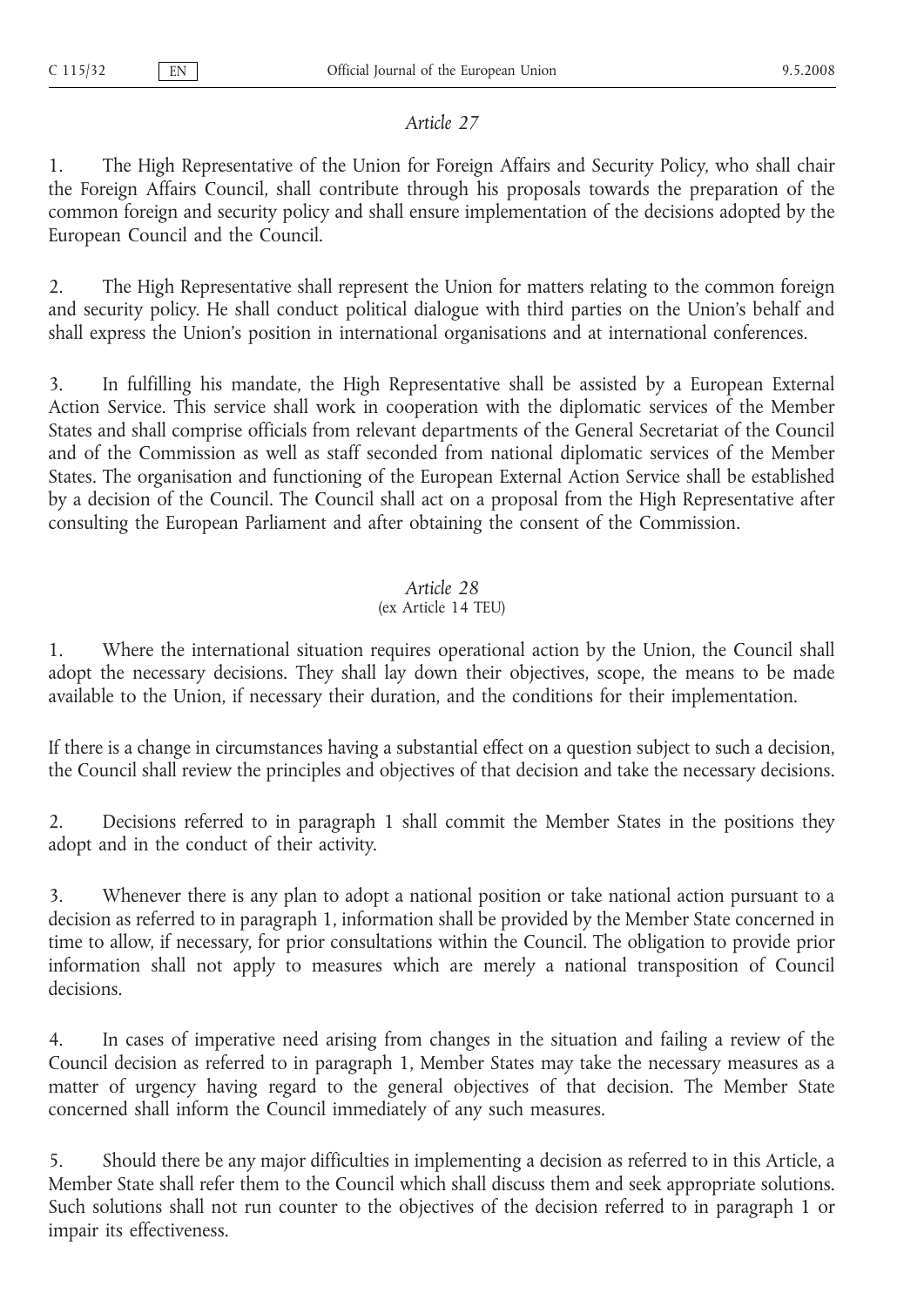#### *Article 29* (ex Article 15 TEU)

The Council shall adopt decisions which shall define the approach of the Union to a particular matter of a geographical or thematic nature. Member States shall ensure that their national policies conform to the Union positions.

#### *Article 30* (ex Article 22 TEU)

1. Any Member State, the High Representative of the Union for Foreign Affairs and Security Policy, or the High Representative with the Commission's support, may refer any question relating to the common foreign and security policy to the Council and may submit to it initiatives or proposals as appropriate.

2. In cases requiring a rapid decision, the High Representative, of his own motion, or at the request of a Member State, shall convene an extraordinary Council meeting within 48 hours or, in an emergency, within a shorter period.

## *Article 31* (ex Article 23 TEU)

1. Decisions under this Chapter shall be taken by the European Council and the Council acting unanimously, except where this Chapter provides otherwise. The adoption of legislative acts shall be excluded.

When abstaining in a vote, any member of the Council may qualify its abstention by making a formal declaration under the present subparagraph. In that case, it shall not be obliged to apply the decision, but shall accept that the decision commits the Union. In a spirit of mutual solidarity, the Member State concerned shall refrain from any action likely to conflict with or impede Union action based on that decision and the other Member States shall respect its position. If the members of the Council qualifying their abstention in this way represent at least one third of the Member States comprising at least one third of the population of the Union, the decision shall not be adopted.

- 2. By derogation from the provisions of paragraph 1, the Council shall act by qualified majority:
- when adopting a decision defining a Union action or position on the basis of a decision of the European Council relating to the Union's strategic interests and objectives, as referred to in Article 22(1),
- when adopting a decision defining a Union action or position, on a proposal which the High Representative of the Union for Foreign Affairs and Security Policy has presented following a specific request from the European Council, made on its own initiative or that of the High Representative,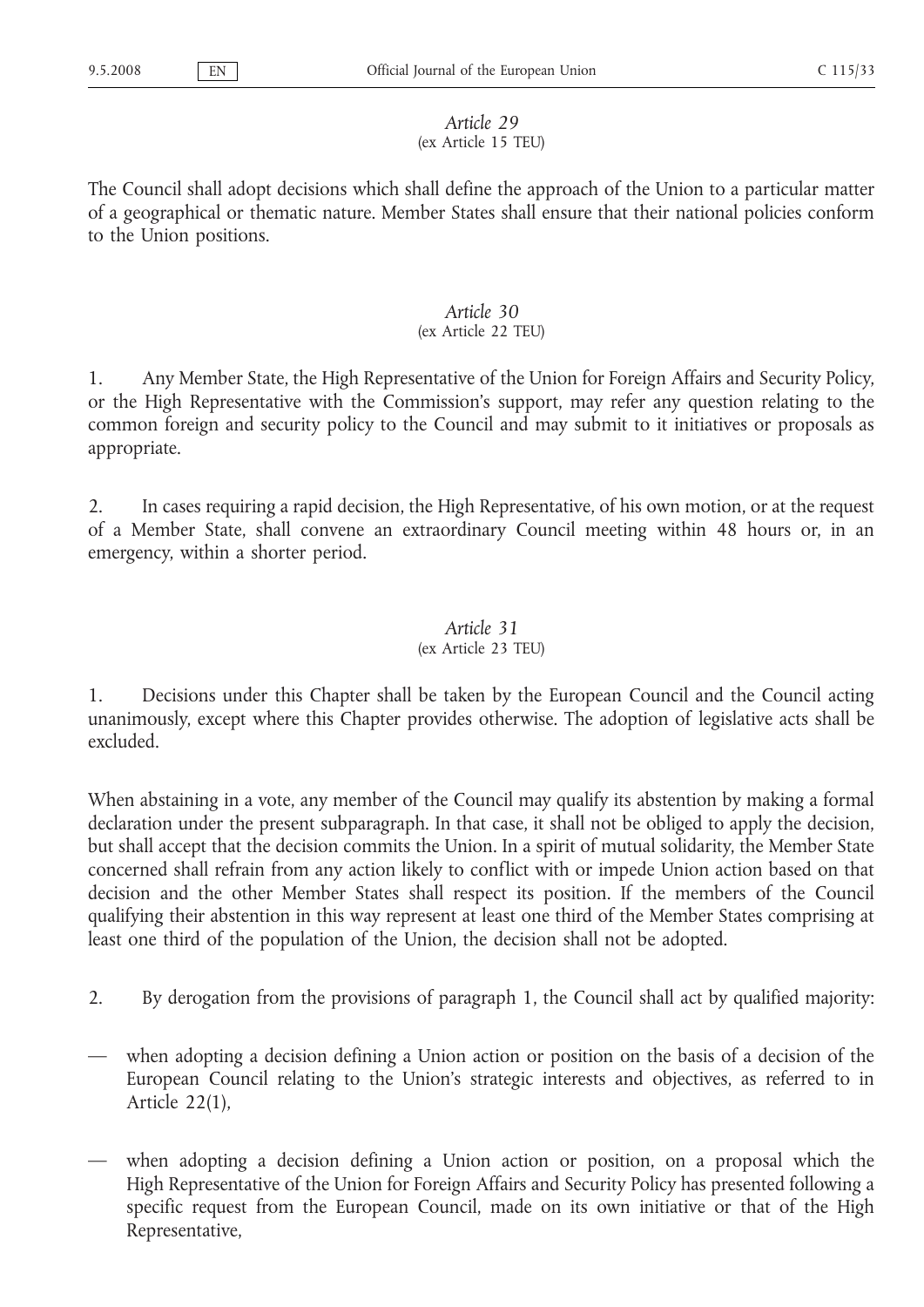when adopting any decision implementing a decision defining a Union action or position,

when appointing a special representative in accordance with Article 33.

If a member of the Council declares that, for vital and stated reasons of national policy, it intends to oppose the adoption of a decision to be taken by qualified majority, a vote shall not be taken. The High Representative will, in close consultation with the Member State involved, search for a solution acceptable to it. If he does not succeed, the Council may, acting by a qualified majority, request that the matter be referred to the European Council for a decision by unanimity.

3. The European Council may unanimously adopt a decision stipulating that the Council shall act by a qualified majority in cases other than those referred to in paragraph 2.

- 4. Paragraphs 2 and 3 shall not apply to decisions having military or defence implications.
- 5. For procedural questions, the Council shall act by a majority of its members.

#### *Article 32* (ex Article 16 TEU)

Member States shall consult one another within the European Council and the Council on any matter of foreign and security policy of general interest in order to determine a common approach. Before undertaking any action on the international scene or entering into any commitment which could affect the Union's interests, each Member State shall consult the others within the European Council or the Council. Member States shall ensure, through the convergence of their actions, that the Union is able to assert its interests and values on the international scene. Member States shall show mutual solidarity.

When the European Council or the Council has defined a common approach of the Union within the meaning of the first paragraph, the High Representative of the Union for Foreign Affairs and Security Policy and the Ministers for Foreign Affairs of the Member States shall coordinate their activities within the Council.

The diplomatic missions of the Member States and the Union delegations in third countries and at international organisations shall cooperate and shall contribute to formulating and implementing the common approach.

## *Article 33* (ex Article 18 TEU)

The Council may, on a proposal from the High Representative of the Union for Foreign Affairs and Security Policy, appoint a special representative with a mandate in relation to particular policy issues. The special representative shall carry out his mandate under the authority of the High Representative.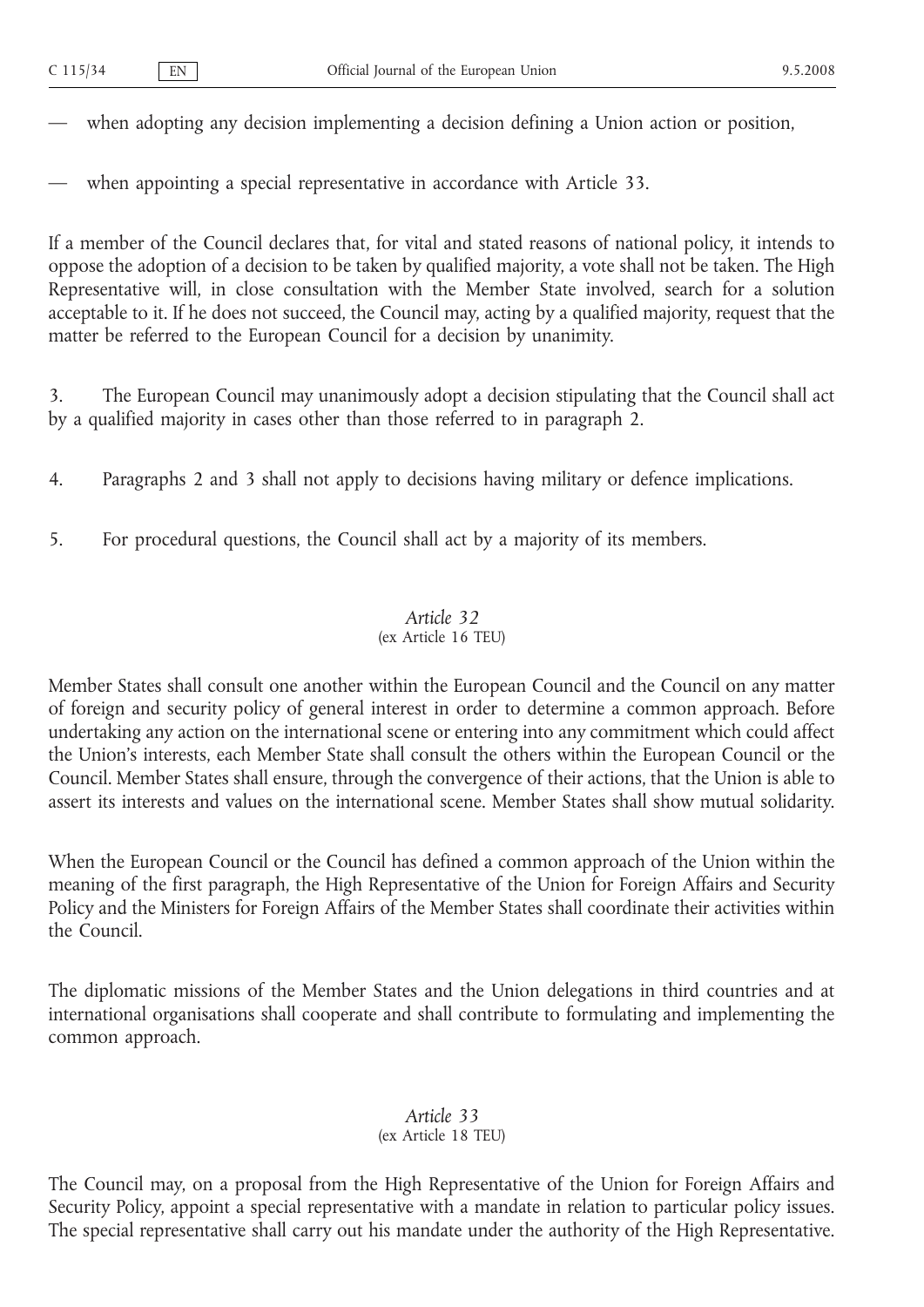## *Article 34* (ex Article 19 TEU)

1. Member States shall coordinate their action in international organisations and at international conferences. They shall uphold the Union's positions in such forums. The High Representative of the Union for Foreign Affairs and Security Policy shall organise this coordination.

In international organisations and at international conferences where not all the Member States participate, those which do take part shall uphold the Union's positions.

2. In accordance with Article 24(3), Member States represented in international organisations or international conferences where not all the Member States participate shall keep the other Member States and the High Representative informed of any matter of common interest.

Member States which are also members of the United Nations Security Council will concert and keep the other Member States and the High Representative fully informed. Member States which are members of the Security Council will, in the execution of their functions, defend the positions and the interests of the Union, without prejudice to their responsibilities under the provisions of the United Nations Charter.

When the Union has defined a position on a subject which is on the United Nations Security Council agenda, those Member States which sit on the Security Council shall request that the High Representative be invited to present the Union's position.

## *Article 35*

## (ex Article 20 TEU)

The diplomatic and consular missions of the Member States and the Union delegations in third countries and international conferences, and their representations to international organisations, shall cooperate in ensuring that decisions defining Union positions and actions adopted pursuant to this Chapter are complied with and implemented.

They shall step up cooperation by exchanging information and carrying out joint assessments.

They shall contribute to the implementation of the right of citizens of the Union to protection in the territory of third countries as referred to in Article 20(2)(c) of the Treaty on the Functioning of the European Union and of the measures adopted pursuant to Article 23 of that Treaty.

#### *Article 36* (ex Article 21 TEU)

The High Representative of the Union for Foreign Affairs and Security Policy shall regularly consult the European Parliament on the main aspects and the basic choices of the common foreign and security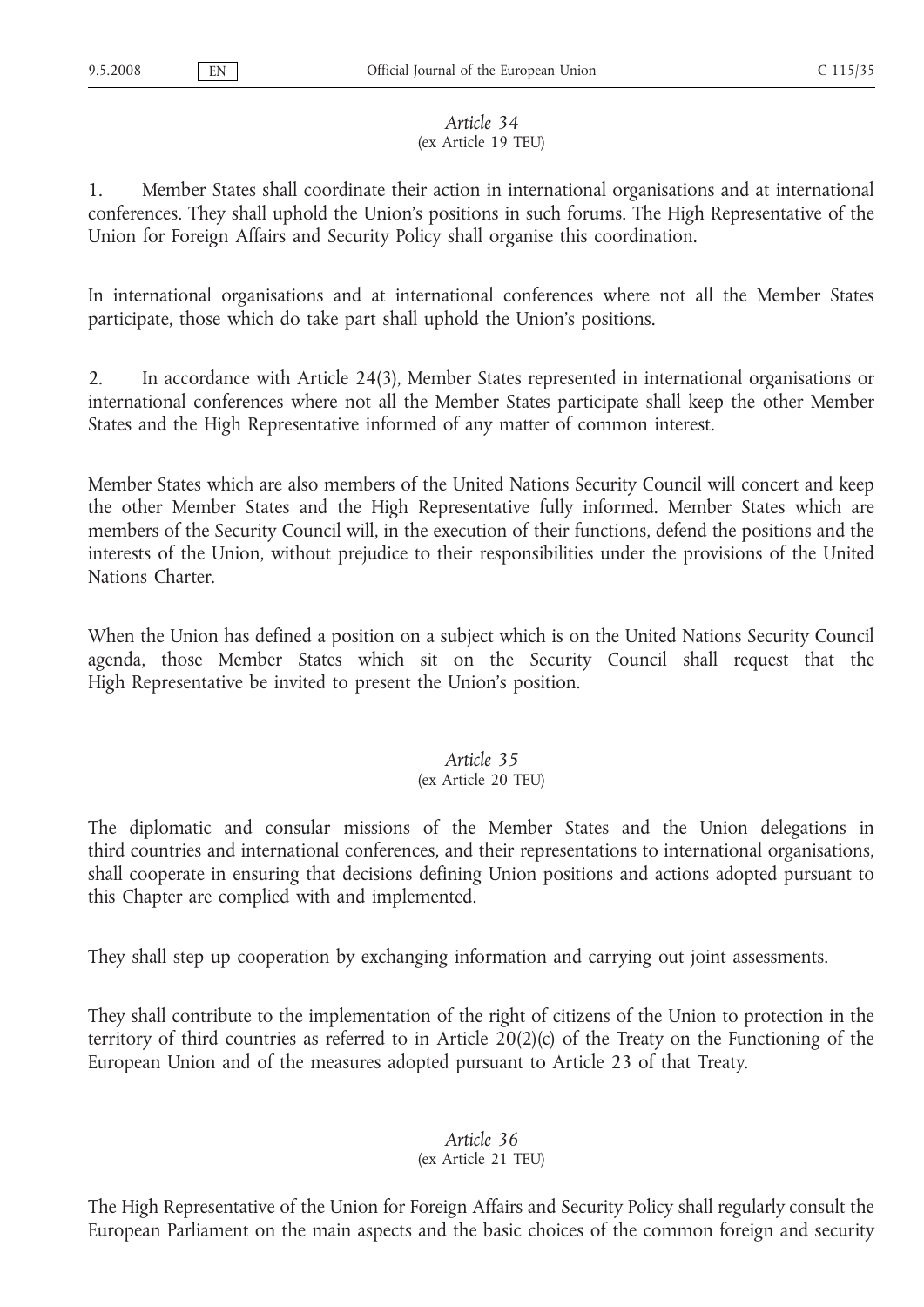policy and the common security and defence policy and inform it of how those policies evolve. He shall ensure that the views of the European Parliament are duly taken into consideration. Special representatives may be involved in briefing the European Parliament.

The European Parliament may ask questions of the Council or make recommendations to it and to the High Representative. Twice a year it shall hold a debate on progress in implementing the common foreign and security policy, including the common security and defence policy.

#### *Article 37* (ex Article 24 TEU)

The Union may conclude agreements with one or more States or international organisations in areas covered by this Chapter.

## *Article 38* (ex Article 25 TEU)

Without prejudice to Article 240 of the Treaty on the Functioning of the European Union, a Political and Security Committee shall monitor the international situation in the areas covered by the common foreign and security policy and contribute to the definition of policies by delivering opinions to the Council at the request of the Council or of the High Representative of the Union for Foreign Affairs and Security Policy or on its own initiative. It shall also monitor the implementation of agreed policies, without prejudice to the powers of the High Representative.

Within the scope of this Chapter, the Political and Security Committee shall exercise, under the responsibility of the Council and of the High Representative, the political control and strategic direction of the crisis management operations referred to in Article 43.

The Council may authorise the Committee, for the purpose and for the duration of a crisis management operation, as determined by the Council, to take the relevant decisions concerning the political control and strategic direction of the operation.

## *Article 39*

In accordance with Article 16 of the Treaty on the Functioning of the European Union and by way of derogation from paragraph 2 thereof, the Council shall adopt a decision laying down the rules relating to the protection of individuals with regard to the processing of personal data by the Member States when carrying out activities which fall within the scope of this Chapter, and the rules relating to the free movement of such data. Compliance with these rules shall be subject to the control of independent authorities.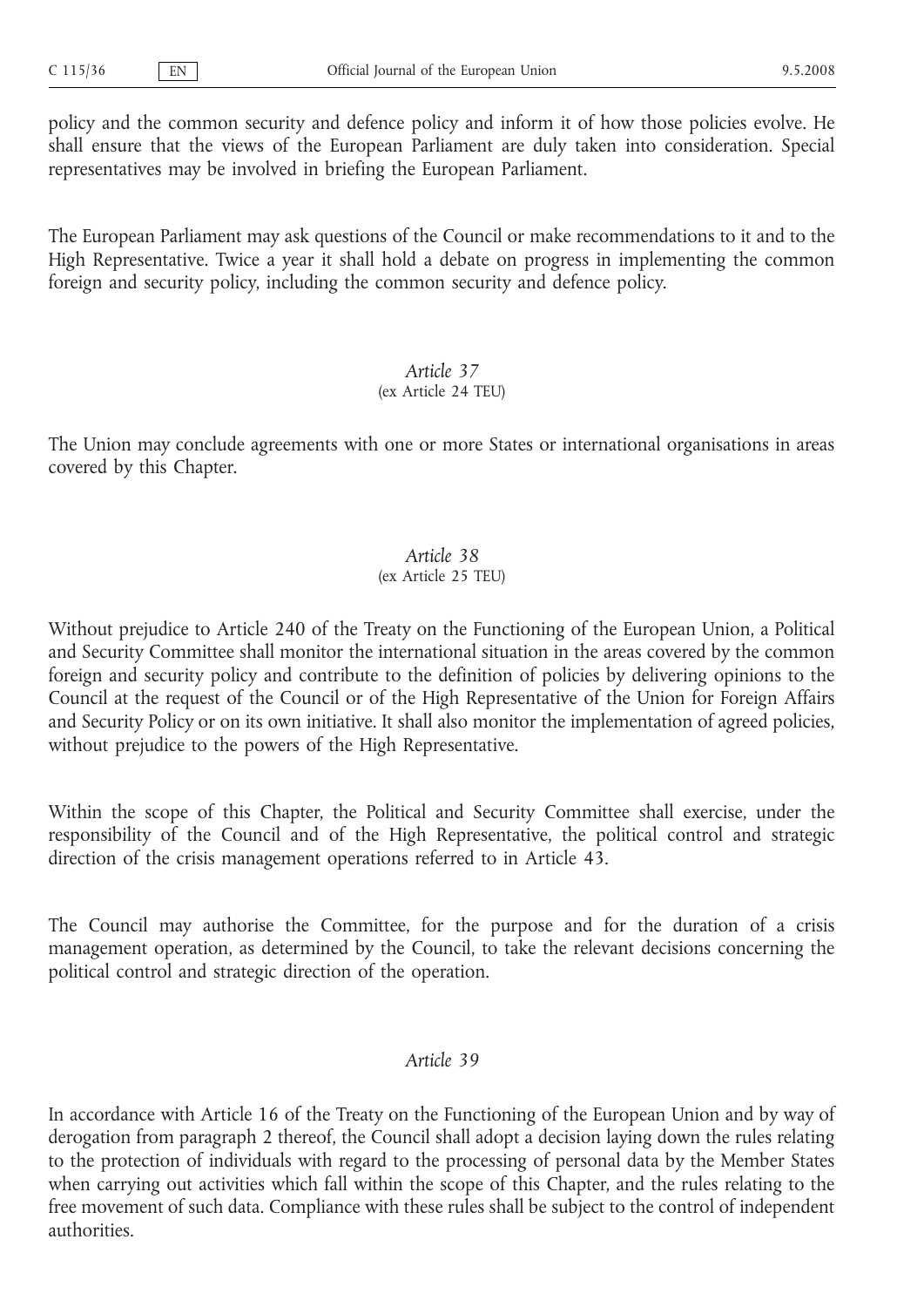## *Article 40* (ex Article 47 TEU)

The implementation of the common foreign and security policy shall not affect the application of the procedures and the extent of the powers of the institutions laid down by the Treaties for the exercise of the Union competences referred to in Articles 3 to 6 of the Treaty on the Functioning of the European Union.

Similarly, the implementation of the policies listed in those Articles shall not affect the application of the procedures and the extent of the powers of the institutions laid down by the Treaties for the exercise of the Union competences under this Chapter.

## *Article 41* (ex Article 28 TEU)

1. Administrative expenditure to which the implementation of this Chapter gives rise for the institutions shall be charged to the Union budget.

2. Operating expenditure to which the implementation of this Chapter gives rise shall also be charged to the Union budget, except for such expenditure arising from operations having military or defence implications and cases where the Council acting unanimously decides otherwise.

In cases where expenditure is not charged to the Union budget, it shall be charged to the Member States in accordance with the gross national product scale, unless the Council acting unanimously decides otherwise. As for expenditure arising from operations having military or defence implications, Member States whose representatives in the Council have made a formal declaration under Article 31(1), second subparagraph, shall not be obliged to contribute to the financing thereof.

3. The Council shall adopt a decision establishing the specific procedures for guaranteeing rapid access to appropriations in the Union budget for urgent financing of initiatives in the framework of the common foreign and security policy, and in particular for preparatory activities for the tasks referred to in Article 42(1) and Article 43. It shall act after consulting the European Parliament.

Preparatory activities for the tasks referred to in Article 42(1) and Article 43 which are not charged to the Union budget shall be financed by a start-up fund made up of Member States' contributions.

The Council shall adopt by a qualified majority, on a proposal from the High Representative of the Union for Foreign Affairs and Security Policy, decisions establishing:

- (a) the procedures for setting up and financing the start-up fund, in particular the amounts allocated to the fund;
- (b) the procedures for administering the start-up fund;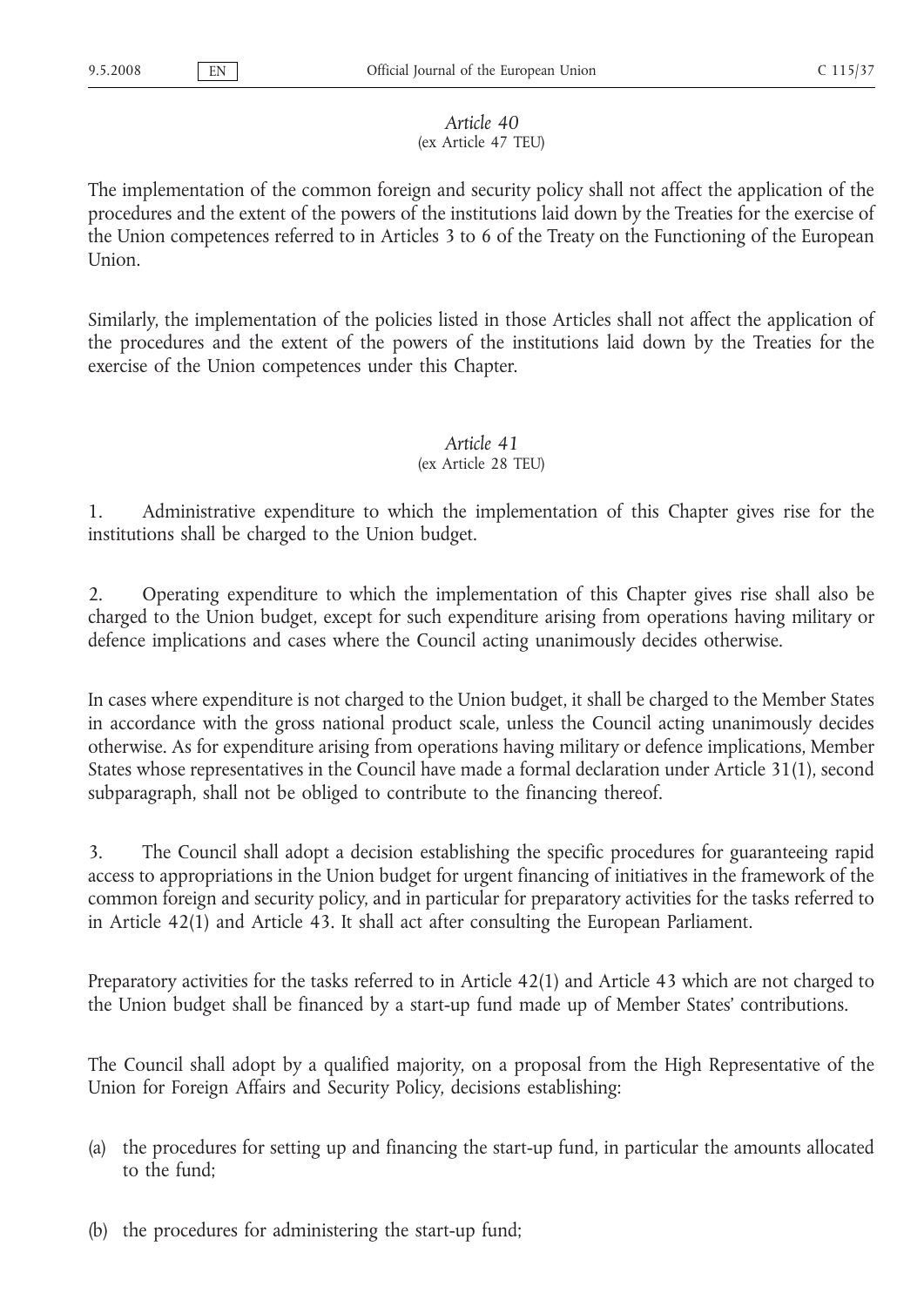(c) the financial control procedures.

When the task planned in accordance with Article 42(1) and Article 43 cannot be charged to the Union budget, the Council shall authorise the High Representative to use the fund. The High Representative shall report to the Council on the implementation of this remit.

#### *SECTION 2*

#### PROVISIONS ON THE COMMON SECURITY AND DEFENCE POLICY

#### *Article 42* (ex Article 17 TEU)

1. The common security and defence policy shall be an integral part of the common foreign and security policy. It shall provide the Union with an operational capacity drawing on civilian and military assets. The Union may use them on missions outside the Union for peace-keeping, conflict prevention and strengthening international security in accordance with the principles of the United Nations Charter. The performance of these tasks shall be undertaken using capabilities provided by the Member States.

2. The common security and defence policy shall include the progressive framing of a common Union defence policy. This will lead to a common defence, when the European Council, acting unanimously, so decides. It shall in that case recommend to the Member States the adoption of such a decision in accordance with their respective constitutional requirements.

The policy of the Union in accordance with this Section shall not prejudice the specific character of the security and defence policy of certain Member States and shall respect the obligations of certain Member States, which see their common defence realised in the North Atlantic Treaty Organisation (NATO), under the North Atlantic Treaty and be compatible with the common security and defence policy established within that framework.

3. Member States shall make civilian and military capabilities available to the Union for the implementation of the common security and defence policy, to contribute to the objectives defined by the Council. Those Member States which together establish multinational forces may also make them available to the common security and defence policy.

Member States shall undertake progressively to improve their military capabilities. The Agency in the field of defence capabilities development, research, acquisition and armaments (hereinafter referred to as 'the European Defence Agency') shall identify operational requirements, shall promote measures to satisfy those requirements, shall contribute to identifying and, where appropriate, implementing any measure needed to strengthen the industrial and technological base of the defence sector, shall participate in defining a European capabilities and armaments policy, and shall assist the Council in evaluating the improvement of military capabilities.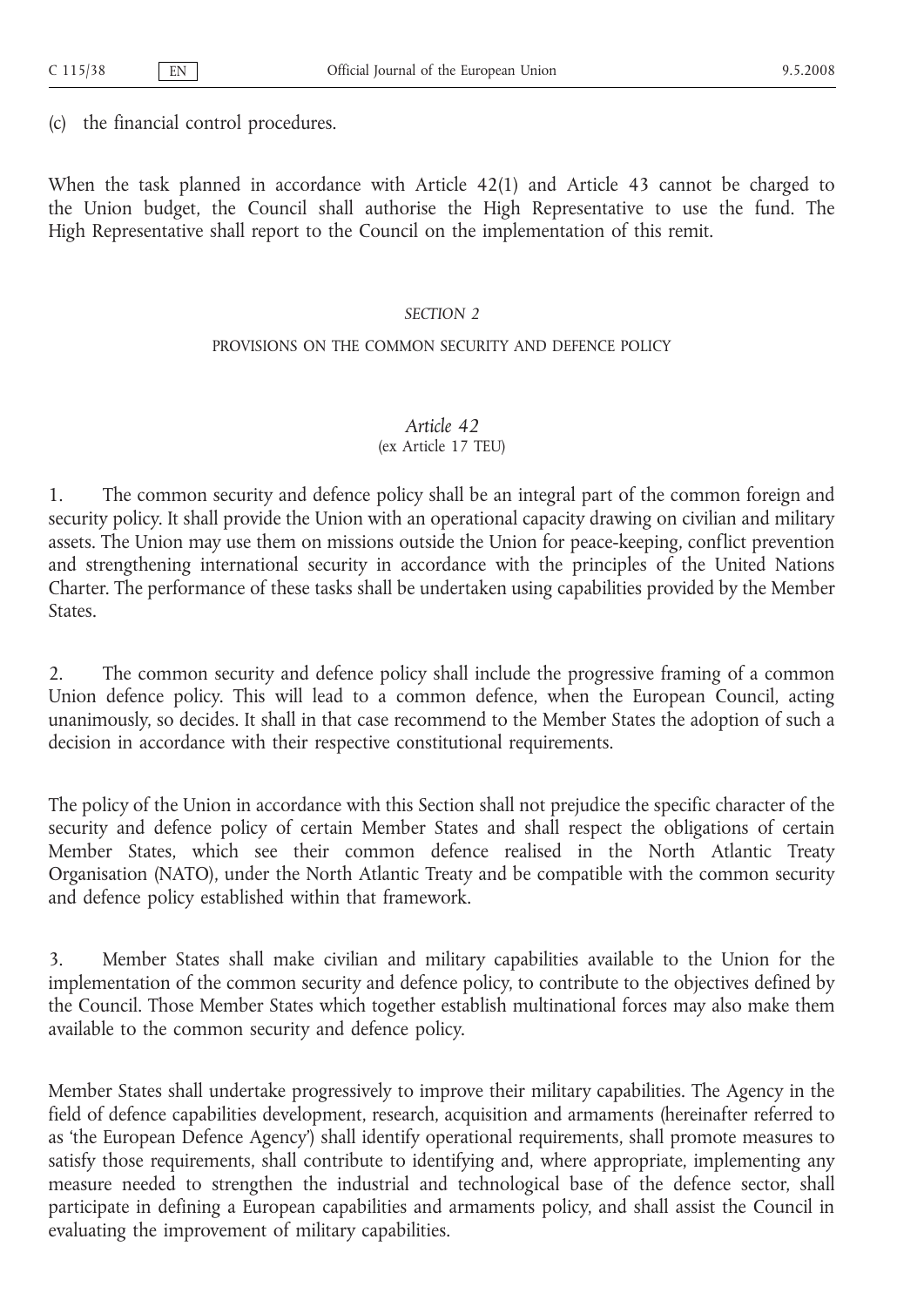4. Decisions relating to the common security and defence policy, including those initiating a mission as referred to in this Article, shall be adopted by the Council acting unanimously on a proposal from the High Representative of the Union for Foreign Affairs and Security Policy or an initiative from a Member State. The High Representative may propose the use of both national resources and Union instruments, together with the Commission where appropriate.

5. The Council may entrust the execution of a task, within the Union framework, to a group of Member States in order to protect the Union's values and serve its interests. The execution of such a task shall be governed by Article 44.

6. Those Member States whose military capabilities fulfil higher criteria and which have made more binding commitments to one another in this area with a view to the most demanding missions shall establish permanent structured cooperation within the Union framework. Such cooperation shall be governed by Article 46. It shall not affect the provisions of Article 43.

7. If a Member State is the victim of armed aggression on its territory, the other Member States shall have towards it an obligation of aid and assistance by all the means in their power, in accordance with Article 51 of the United Nations Charter. This shall not prejudice the specific character of the security and defence policy of certain Member States.

Commitments and cooperation in this area shall be consistent with commitments under the North Atlantic Treaty Organisation, which, for those States which are members of it, remains the foundation of their collective defence and the forum for its implementation.

## *Article 43*

1. The tasks referred to in Article 42(1), in the course of which the Union may use civilian and military means, shall include joint disarmament operations, humanitarian and rescue tasks, military advice and assistance tasks, conflict prevention and peace-keeping tasks, tasks of combat forces in crisis management, including peace-making and post-conflict stabilisation. All these tasks may contribute to the fight against terrorism, including by supporting third countries in combating terrorism in their territories.

2. The Council shall adopt decisions relating to the tasks referred to in paragraph 1, defining their objectives and scope and the general conditions for their implementation. The High Representative of the Union for Foreign Affairs and Security Policy, acting under the authority of the Council and in close and constant contact with the Political and Security Committee, shall ensure coordination of the civilian and military aspects of such tasks.

## *Article 44*

1. Within the framework of the decisions adopted in accordance with Article 43, the Council may entrust the implementation of a task to a group of Member States which are willing and have the necessary capability for such a task. Those Member States, in association with the High Representative of the Union for Foreign Affairs and Security Policy, shall agree among themselves on the management of the task.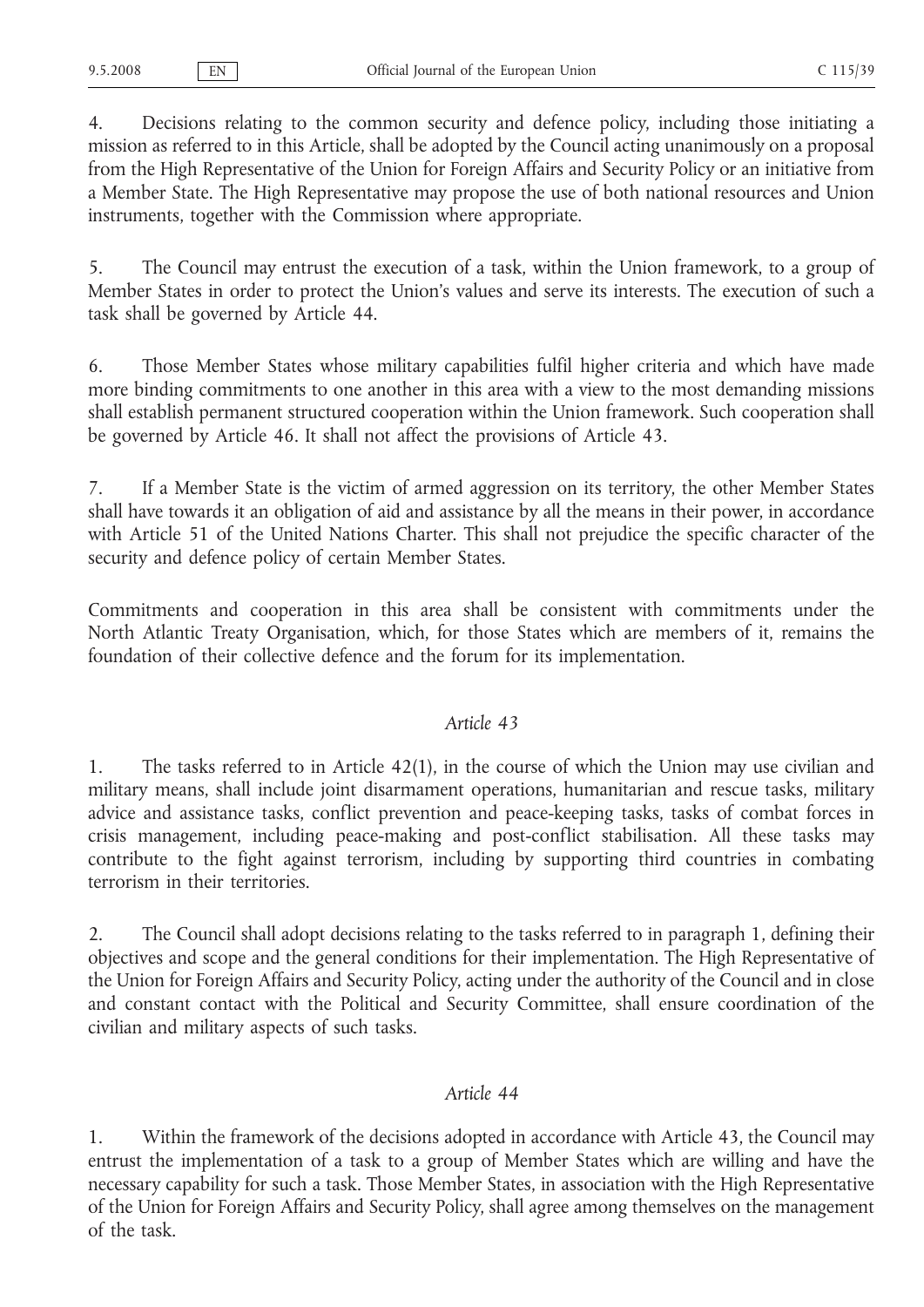2. Member States participating in the task shall keep the Council regularly informed of its progress on their own initiative or at the request of another Member State. Those States shall inform the Council immediately should the completion of the task entail major consequences or require amendment of the objective, scope and conditions determined for the task in the decisions referred to in paragraph 1. In such cases, the Council shall adopt the necessary decisions.

## *Article 45*

1. The European Defence Agency referred to in Article 42(3), subject to the authority of the Council, shall have as its task to:

- (a) contribute to identifying the Member States' military capability objectives and evaluating observance of the capability commitments given by the Member States;
- (b) promote harmonisation of operational needs and adoption of effective, compatible procurement methods;
- (c) propose multilateral projects to fulfil the objectives in terms of military capabilities, ensure coordination of the programmes implemented by the Member States and management of specific cooperation programmes;
- (d) support defence technology research, and coordinate and plan joint research activities and the study of technical solutions meeting future operational needs;
- (e) contribute to identifying and, if necessary, implementing any useful measure for strengthening the industrial and technological base of the defence sector and for improving the effectiveness of military expenditure.

2. The European Defence Agency shall be open to all Member States wishing to be part of it. The Council, acting by a qualified majority, shall adopt a decision defining the Agency's statute, seat and operational rules. That decision should take account of the level of effective participation in the Agency's activities. Specific groups shall be set up within the Agency bringing together Member States engaged in joint projects. The Agency shall carry out its tasks in liaison with the Commission where necessary.

#### *Article 46*

1. Those Member States which wish to participate in the permanent structured cooperation referred to in Article 42(6), which fulfil the criteria and have made the commitments on military capabilities set out in the Protocol on permanent structured cooperation, shall notify their intention to the Council and to the High Representative of the Union for Foreign Affairs and Security Policy.

2. Within three months following the notification referred to in paragraph 1 the Council shall adopt a decision establishing permanent structured cooperation and determining the list of participating Member States. The Council shall act by a qualified majority after consulting the High Representative.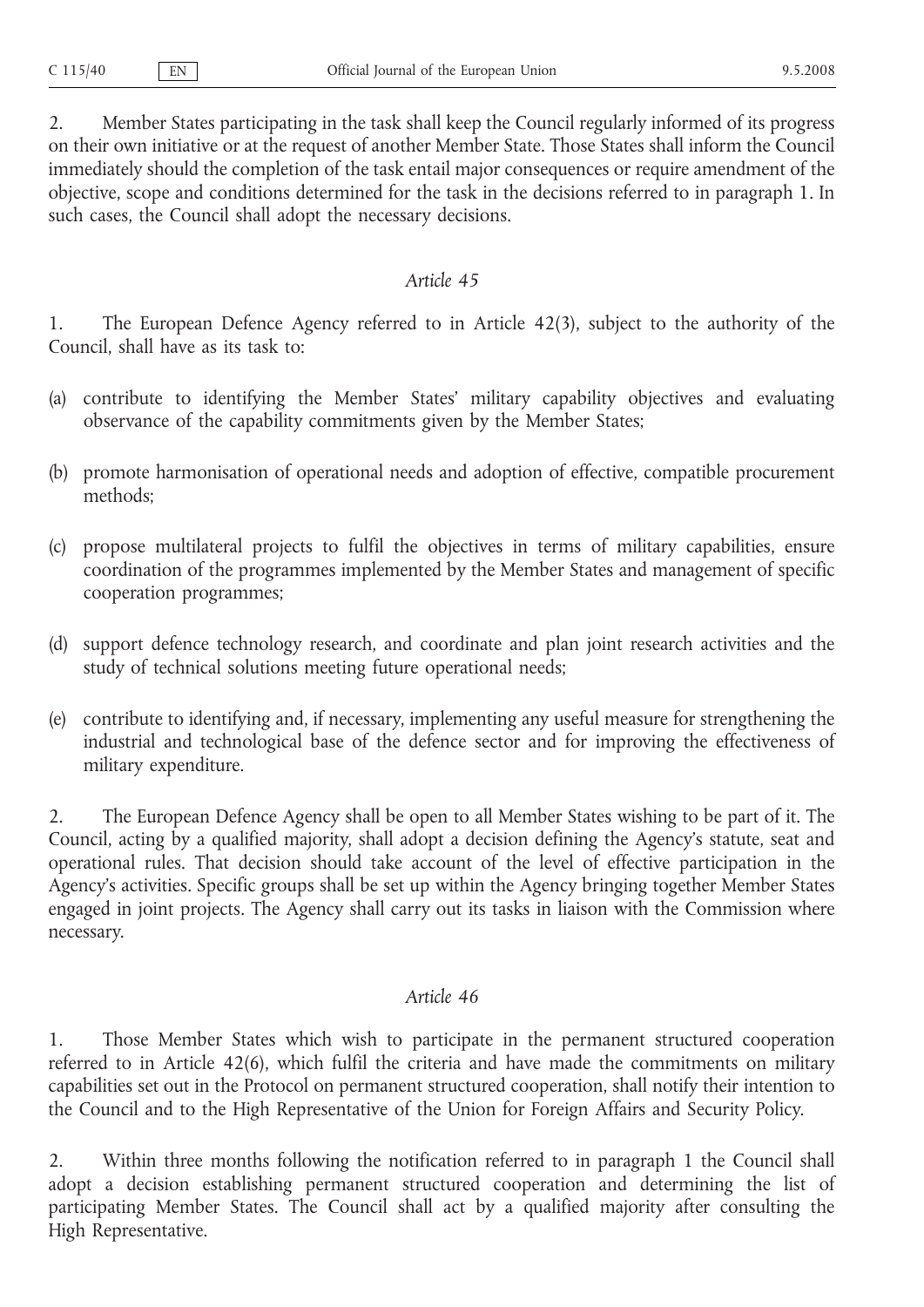3. Any Member State which, at a later stage, wishes to participate in the permanent structured cooperation shall notify its intention to the Council and to the High Representative.

The Council shall adopt a decision confirming the participation of the Member State concerned which fulfils the criteria and makes the commitments referred to in Articles 1 and 2 of the Protocol on permanent structured cooperation. The Council shall act by a qualified majority after consulting the High Representative. Only members of the Council representing the participating Member States shall take part in the vote.

A qualified majority shall be defined in accordance with Article 238(3)(a) of the Treaty on the Functioning of the European Union.

4. If a participating Member State no longer fulfils the criteria or is no longer able to meet the commitments referred to in Articles 1 and 2 of the Protocol on permanent structured cooperation, the Council may adopt a decision suspending the participation of the Member State concerned.

The Council shall act by a qualified majority. Only members of the Council representing the participating Member States, with the exception of the Member State in question, shall take part in the vote.

A qualified majority shall be defined in accordance with Article 238(3)(a) of the Treaty on the Functioning of the European Union.

5. Any participating Member State which wishes to withdraw from permanent structured cooperation shall notify its intention to the Council, which shall take note that the Member State in question has ceased to participate.

6. The decisions and recommendations of the Council within the framework of permanent structured cooperation, other than those provided for in paragraphs 2 to 5, shall be adopted by unanimity. For the purposes of this paragraph, unanimity shall be constituted by the votes of the representatives of the participating Member States only.

## TITLE VI

#### **FINAL PROVISIONS**

## *Article 47*

The Union shall have legal personality.

#### *Article 48* (ex Article 48 TEU)

1. The Treaties may be amended in accordance with an ordinary revision procedure. They may also be amended in accordance with simplified revision procedures.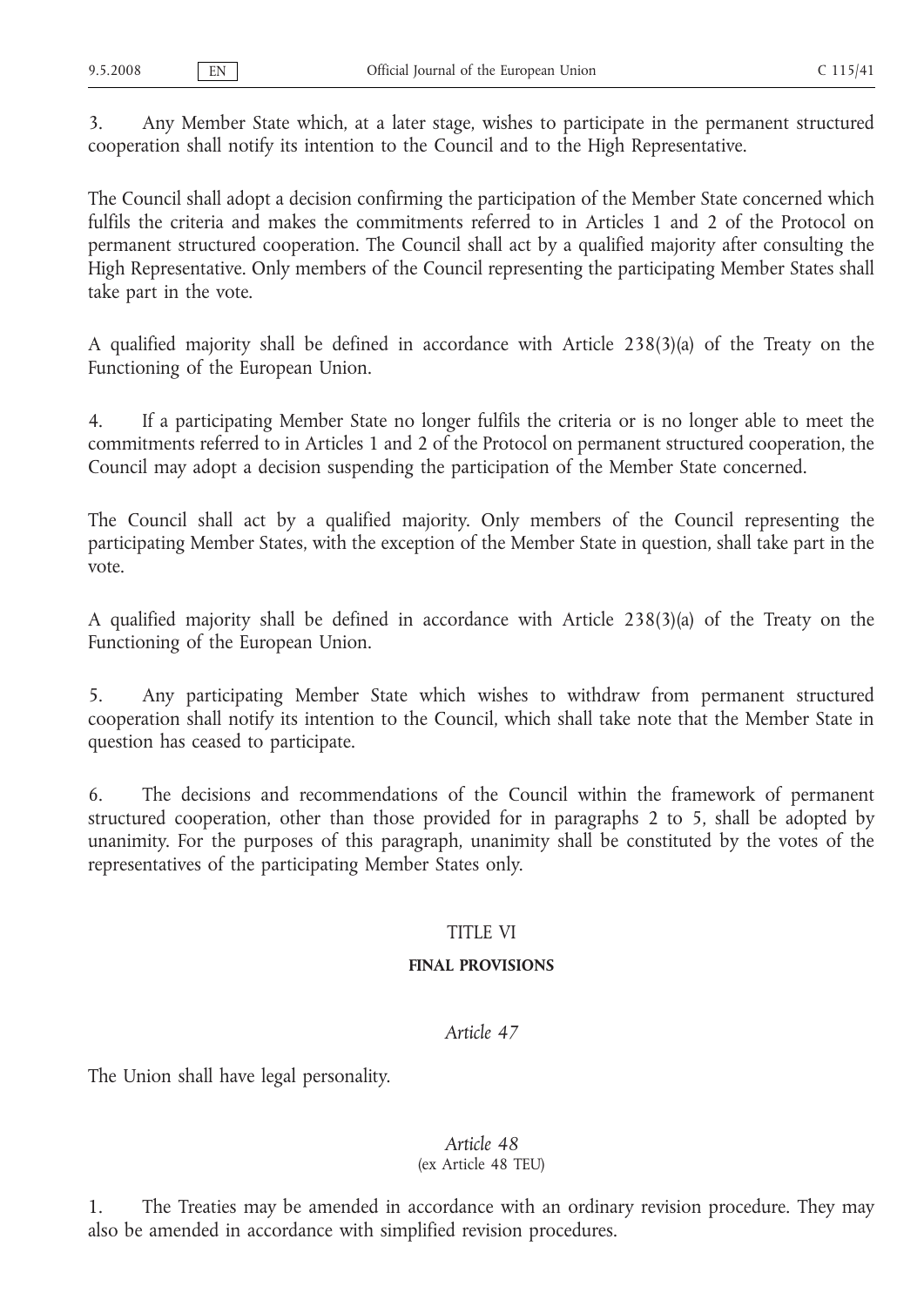## *Ordinary revision procedure*

2. The Government of any Member State, the European Parliament or the Commission may submit to the Council proposals for the amendment of the Treaties. These proposals may, *inter alia*, serve either to increase or to reduce the competences conferred on the Union in the Treaties. These proposals shall be submitted to the European Council by the Council and the national Parliaments shall be notified.

3. If the European Council, after consulting the European Parliament and the Commission, adopts by a simple majority a decision in favour of examining the proposed amendments, the President of the European Council shall convene a Convention composed of representatives of the national Parliaments, of the Heads of State or Government of the Member States, of the European Parliament and of the Commission. The European Central Bank shall also be consulted in the case of institutional changes in the monetary area. The Convention shall examine the proposals for amendments and shall adopt by consensus a recommendation to a conference of representatives of the governments of the Member States as provided for in paragraph 4.

The European Council may decide by a simple majority, after obtaining the consent of the European Parliament, not to convene a Convention should this not be justified by the extent of the proposed amendments. In the latter case, the European Council shall define the terms of reference for a conference of representatives of the governments of the Member States.

4. A conference of representatives of the governments of the Member States shall be convened by the President of the Council for the purpose of determining by common accord the amendments to be made to the Treaties.

The amendments shall enter into force after being ratified by all the Member States in accordance with their respective constitutional requirements.

5. If, two years after the signature of a treaty amending the Treaties, four fifths of the Member States have ratified it and one or more Member States have encountered difficulties in proceeding with ratification, the matter shall be referred to the European Council.

## *Simplified revision procedures*

6. The Government of any Member State, the European Parliament or the Commission may submit to the European Council proposals for revising all or part of the provisions of Part Three of the Treaty on the Functioning of the European Union relating to the internal policies and action of the Union.

The European Council may adopt a decision amending all or part of the provisions of Part Three of the Treaty on the Functioning of the European Union. The European Council shall act by unanimity after consulting the European Parliament and the Commission, and the European Central Bank in the case of institutional changes in the monetary area. That decision shall not enter into force until it is approved by the Member States in accordance with their respective constitutional requirements.

The decision referred to in the second subparagraph shall not increase the competences conferred on the Union in the Treaties.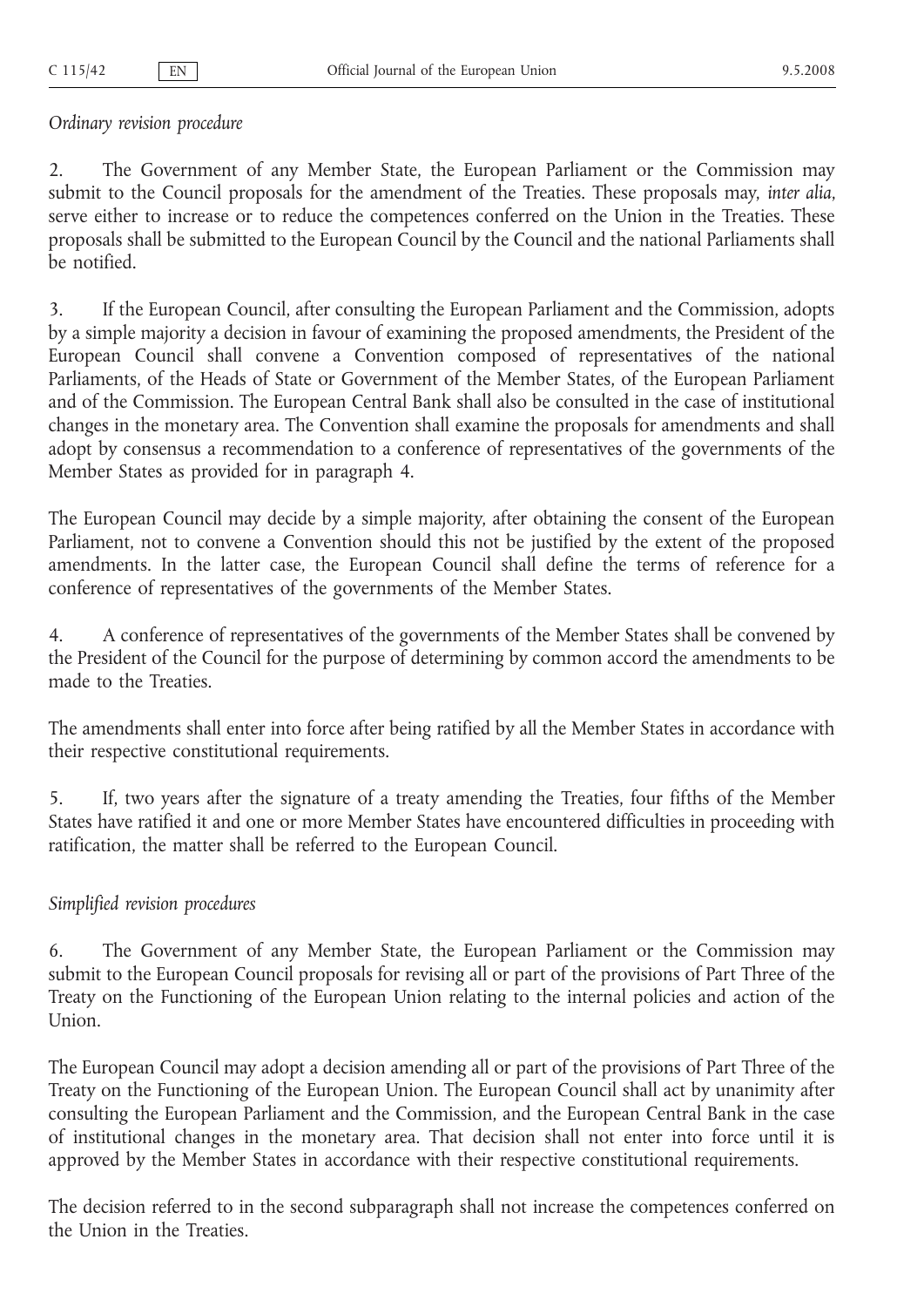7. Where the Treaty on the Functioning of the European Union or Title V of this Treaty provides for the Council to act by unanimity in a given area or case, the European Council may adopt a decision authorising the Council to act by a qualified majority in that area or in that case. This subparagraph shall not apply to decisions with military implications or those in the area of defence.

Where the Treaty on the Functioning of the European Union provides for legislative acts to be adopted by the Council in accordance with a special legislative procedure, the European Council may adopt a decision allowing for the adoption of such acts in accordance with the ordinary legislative procedure.

Any initiative taken by the European Council on the basis of the first or the second subparagraph shall be notified to the national Parliaments. If a national Parliament makes known its opposition within six months of the date of such notification, the decision referred to in the first or the second subparagraph shall not be adopted. In the absence of opposition, the European Council may adopt the decision.

For the adoption of the decisions referred to in the first and second subparagraphs, the European Council shall act by unanimity after obtaining the consent of the European Parliament, which shall be given by a majority of its component members.

#### *Article 49* (ex Article 49 TEU)

Any European State which respects the values referred to in Article 2 and is committed to promoting them may apply to become a member of the Union. The European Parliament and national Parliaments shall be notified of this application. The applicant State shall address its application to the Council, which shall act unanimously after consulting the Commission and after receiving the consent of the European Parliament, which shall act by a majority of its component members. The conditions of eligibility agreed upon by the European Council shall be taken into account.

The conditions of admission and the adjustments to the Treaties on which the Union is founded, which such admission entails, shall be the subject of an agreement between the Member States and the applicant State. This agreement shall be submitted for ratification by all the contracting States in accordance with their respective constitutional requirements.

## *Article 50*

1. Any Member State may decide to withdraw from the Union in accordance with its own constitutional requirements.

2. A Member State which decides to withdraw shall notify the European Council of its intention. In the light of the guidelines provided by the European Council, the Union shall negotiate and conclude an agreement with that State, setting out the arrangements for its withdrawal, taking account of the framework for its future relationship with the Union. That agreement shall be negotiated in accordance with Article 218(3) of the Treaty on the Functioning of the European Union. It shall be concluded on behalf of the Union by the Council, acting by a qualified majority, after obtaining the consent of the European Parliament.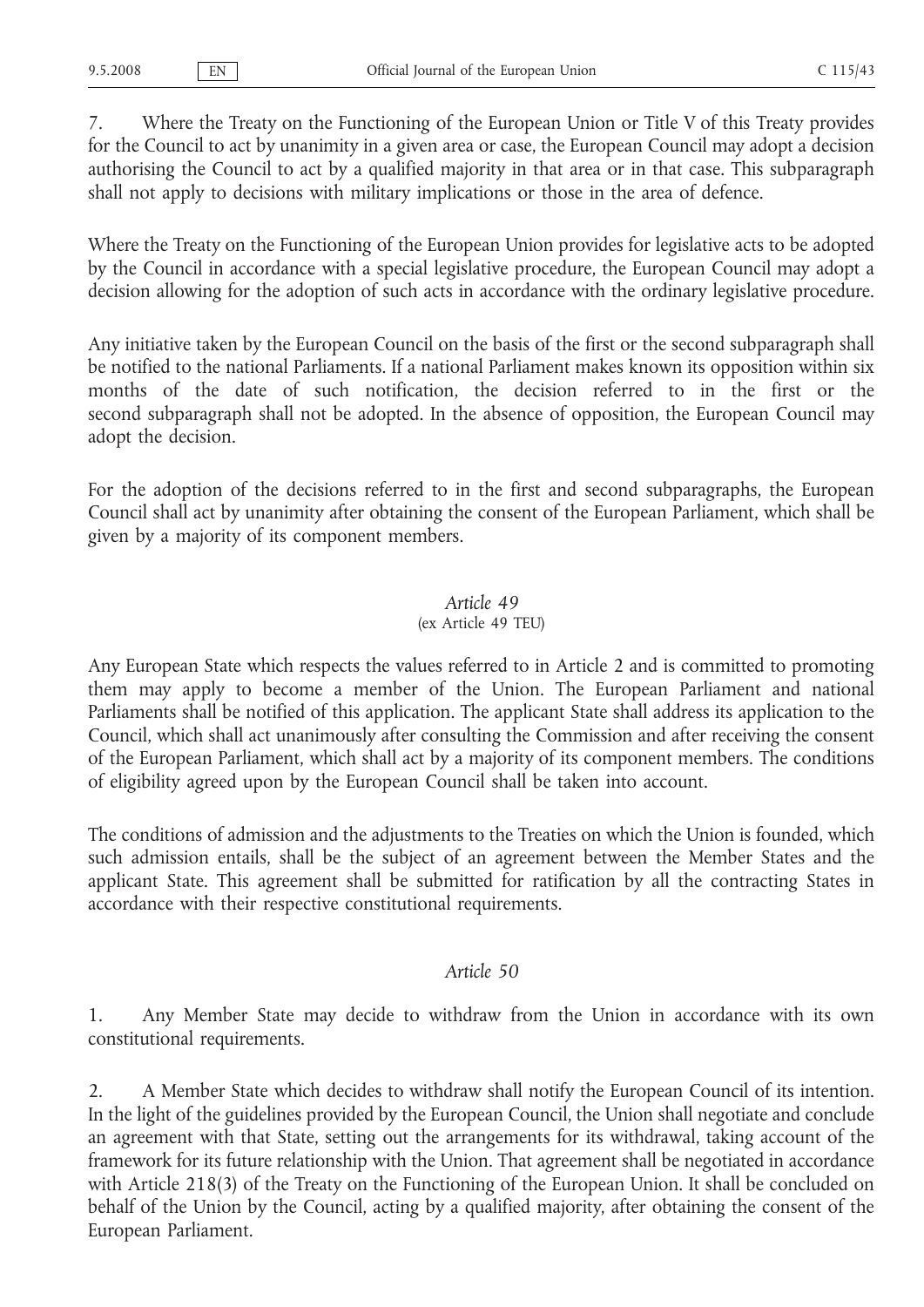3. The Treaties shall cease to apply to the State in question from the date of entry into force of the withdrawal agreement or, failing that, two years after the notification referred to in paragraph 2, unless the European Council, in agreement with the Member State concerned, unanimously decides to extend this period.

4. For the purposes of paragraphs 2 and 3, the member of the European Council or of the Council representing the withdrawing Member State shall not participate in the discussions of the European Council or Council or in decisions concerning it.

A qualified majority shall be defined in accordance with Article 238(3)(b) of the Treaty on the Functioning of the European Union.

5. If a State which has withdrawn from the Union asks to rejoin, its request shall be subject to the procedure referred to in Article 49.

## *Article 51*

The Protocols and Annexes to the Treaties shall form an integral part thereof.

#### *Article 52*

1. The Treaties shall apply to the Kingdom of Belgium, the Republic of Bulgaria, the Czech Republic, the Kingdom of Denmark, the Federal Republic of Germany, the Republic of Estonia, Ireland, the Hellenic Republic, the Kingdom of Spain, the French Republic, the Italian Republic, the Republic of Cyprus, the Republic of Latvia, the Republic of Lithuania, the Grand Duchy of Luxembourg, the Republic of Hungary, the Republic of Malta, the Kingdom of the Netherlands, the Republic of Austria, the Republic of Poland, the Portuguese Republic, Romania, the Republic of Slovenia, the Slovak Republic, the Republic of Finland, the Kingdom of Sweden and the United Kingdom of Great Britain and Northern Ireland.

2. The territorial scope of the Treaties is specified in Article 355 of the Treaty on the Functioning of the European Union.

#### *Article 53* (ex Article 51 TEU)

This Treaty is concluded for an unlimited period.

#### *Article 54* (ex Article 52 TEU)

1. This Treaty shall be ratified by the High Contracting Parties in accordance with their respective constitutional requirements. The instruments of ratification shall be deposited with the Government of the Italian Republic.